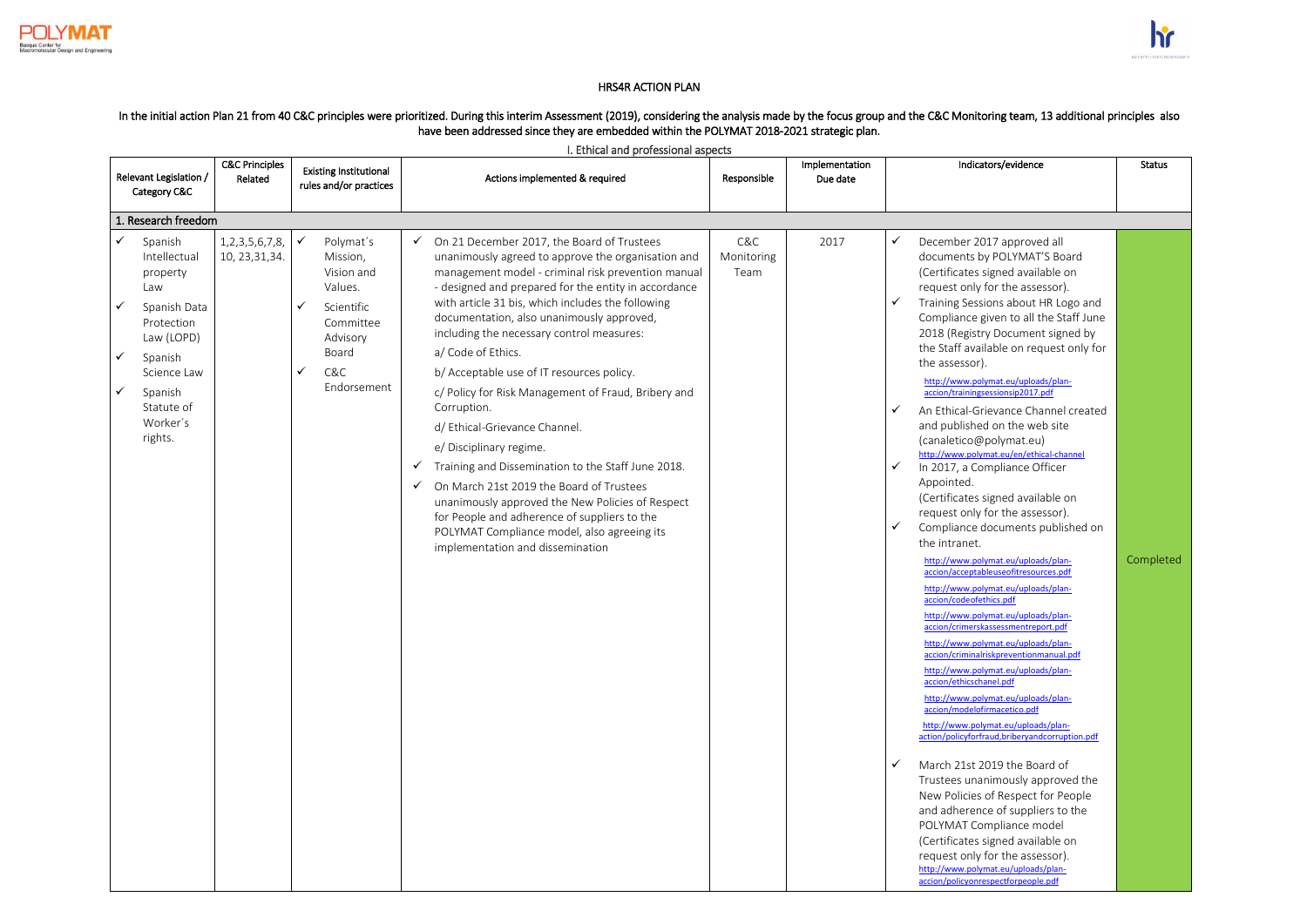

| 2. Ethical principles                   |                   |                                                                                                                    |                              |                                                                                                                                                                                                                                                                                                                                                                                                                                                                                                                                                                                                                                                                                                                                                                                                                                                              |                           |               |                                                                                   |                                                                                                                                                                                                                                                                                                                                                                                                                                                                                                                                                                                                                                                                                                                                                                                                                                                                                                                                                                                                                                                                                                                                                                                                                                                                                                                                                                                                                                                                                                                                                                                                                      |           |
|-----------------------------------------|-------------------|--------------------------------------------------------------------------------------------------------------------|------------------------------|--------------------------------------------------------------------------------------------------------------------------------------------------------------------------------------------------------------------------------------------------------------------------------------------------------------------------------------------------------------------------------------------------------------------------------------------------------------------------------------------------------------------------------------------------------------------------------------------------------------------------------------------------------------------------------------------------------------------------------------------------------------------------------------------------------------------------------------------------------------|---------------------------|---------------|-----------------------------------------------------------------------------------|----------------------------------------------------------------------------------------------------------------------------------------------------------------------------------------------------------------------------------------------------------------------------------------------------------------------------------------------------------------------------------------------------------------------------------------------------------------------------------------------------------------------------------------------------------------------------------------------------------------------------------------------------------------------------------------------------------------------------------------------------------------------------------------------------------------------------------------------------------------------------------------------------------------------------------------------------------------------------------------------------------------------------------------------------------------------------------------------------------------------------------------------------------------------------------------------------------------------------------------------------------------------------------------------------------------------------------------------------------------------------------------------------------------------------------------------------------------------------------------------------------------------------------------------------------------------------------------------------------------------|-----------|
| 1, 2, 3, 5, 6, 7, 8,<br>10, 23, 31, 34. | $\checkmark$<br>✓ | Polymat's<br>Mission,<br>Vision and<br>Values.<br>Endorsement<br>of C&C<br>(Commitment<br>of Founding<br>Partners) | $\checkmark$<br>$\checkmark$ | On 21 December 2017, the Board of Trustees<br>unanimously agreed to approve the organisation and<br>management model - criminal risk prevention manual<br>- designed and prepared for the entity in accordance<br>with article 31 bis, which includes the following<br>documentation, also unanimously approved,<br>including the necessary control measures:<br>a/ Code of Ethics.<br>b/ Acceptable use of IT resources policy.<br>c/ Policy for Risk Management of Fraud, Bribery and<br>Corruption.<br>d/ Ethical- Grievance Channel.<br>e/ Disciplinary regime.<br>Training and Dissemination to the Staff June 2018<br>On March 21st 2019 the Board of Trustees<br>unanimously approved the New Policies of Respect<br>for People and adherence of suppliers to the<br>POLYMAT Compliance model, also agreeing its<br>implementation and dissemination) | C&C<br>Monitoring<br>Team | December 2017 | ✓<br>$\checkmark$<br>$\checkmark$<br>$\checkmark$<br>$\checkmark$<br>$\checkmark$ | December 2017 approved all<br>documents by POLYMAT'S Board<br>(Certificates signed available on<br>request only for the assessor).<br>Training Sessions about HR Logo and<br>Compliance given to all the Staff June<br>2018 (Registry Document signed by<br>the Staff available on request only for<br>the assessor).<br>http://www.polymat.eu/uploads/plan-<br>accion/trainingsessionsip2017.pdf<br>An Ethical-Grievance Channel created<br>and published on the web site<br>(canaletico@polymat.eu)<br>http://www.polymat.eu/en/ethical-channel<br>In 2017, a Compliance Officer<br>Appointed.<br>(Certificates signed available on<br>request only for the assessor).<br>Compliance documents published on<br>the intranet.<br>http://www.polymat.eu/uploads/plan-<br>accion/acceptableuseofitresources.pdf<br>http://www.polymat.eu/uploads/plan-<br>accion/codeofethics.pdf<br>http://www.polymat.eu/uploads/plan-<br>accion/crimerskassessmentreport.pdf<br>http://www.polymat.eu/uploads/plan-<br>accion/criminalriskpreventionmanual.pdf<br>http://www.polymat.eu/uploads/plan-<br>accion/ethicschanel.pdf<br>http://www.polymat.eu/uploads/plan-<br>accion/modelofirmacetico.pdf<br>http://www.polymat.eu/uploads/plan-<br>action/policyforfraud.bribervandcorruption.pdf<br>March 21st 2019 the Board of<br>Trustees unanimously approved the<br>New Policies of Respect for People<br>and adherence of suppliers to the<br>POLYMAT Compliance model<br>(Certificates signed available on<br>request only for the assessor).<br>http://www.polymat.eu/uploads/plan-<br>accion/policyonrespectforpeople.pdf | Completed |

3. Professional responsibility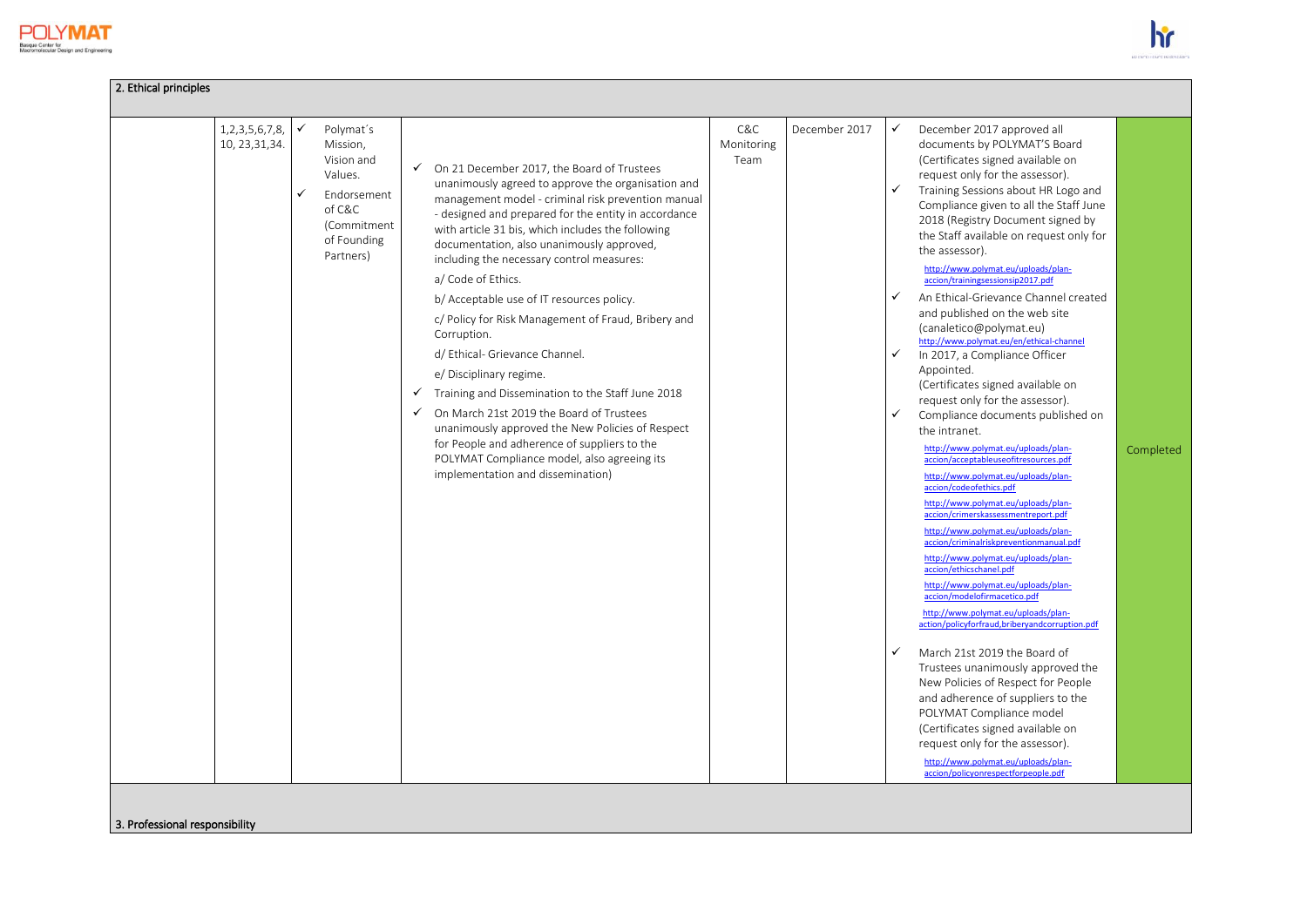



| $\checkmark$<br>Spanish<br>Intellectual<br>Property<br>Law | International<br>Scientific<br>advisory<br>board<br>Intellectual<br>Property &<br>Dissemination<br>guidelines.<br>Contracts and<br>collaboration<br>agreements.<br>Polymat's<br>mission,<br>vision, and<br>Values<br>Endorsement<br>of C&C<br>(Commitment<br>of Founding<br>Partners) | $\checkmark$<br>$\checkmark$<br>$\checkmark$ | On 21 December 2017, the Board of Trustees<br>unanimously agreed to approve the organisation and<br>management model - criminal risk prevention manual<br>- designed and prepared for the entity in accordance<br>with article 31 bis, which includes the following<br>documentation, also unanimously approved,<br>including the necessary control measures:<br>a/ Code of Ethics.<br>b/ Acceptable use of IT resources policy.<br>c/ Policy for Risk Management of Fraud, Bribery and<br>Corruption.<br>d/ Ethical- Grievance Channel.<br>e/ Disciplinary regime.<br>Training and Dissemination to the Staff June 2018<br>On March 21st 2019 the Board of Trustees<br>unanimously approved the New Policies of Respect<br>for People and adherence of suppliers to the<br>POLYMAT Compliance model, also agreeing its<br>implementation and dissemination) | C&C<br>Monitoring<br>Team | December 2017 | ✓<br>✓<br>✓<br>✓<br>✓ | December 2017 approved all<br>documents by POLYMAT'S Board<br>(Certificates signed available on<br>request only for the assessor).<br>Training Sessions about HR Logo and<br>Compliance given to all the Staff June<br>2018 (Registry Document signed by<br>the Staff available on request only for<br>the assessor).<br>http://www.polymat.eu/uploads/plan-<br>accion/trainingsessionsip2017.pdf<br>An Ethical-Grievance Channel created<br>and published on the web site<br>(canaletico@polymat.eu)<br>http://www.polymat.eu/en/ethical-channel<br>In 2017, a Compliance Officer<br>Appointed.<br>(Certificates signed available on<br>request only for the assessor).<br>Compliance documents published on<br>the intranet.<br>http://www.polymat.eu/uploads/plan-<br>accion/acceptableuseofitresources.pdf<br>http://www.polymat.eu/uploads/plan-<br>accion/codeofethics.pdf<br>http://www.polymat.eu/uploads/plan-<br>accion/crimerskassessmentreport.pdf<br>http://www.polymat.eu/uploads/plan-<br>accion/criminalriskpreventionmanual.pdf<br>http://www.polymat.eu/uploads/plan-<br>accion/ethicschanel.pdf<br>http://www.polymat.eu/uploads/plan-<br>accion/modelofirmacetico.pdf<br>http://www.polymat.eu/uploads/plan-<br>action/policyforfraud,briberyandcorruption.pdf<br>March 21st 2019 the Board of<br>Trustees unanimously approved the<br>New Policies of Respect for People<br>and adherence of suppliers to the<br>POLYMAT Compliance model<br>(Certificates signed available on<br>request only for the assessor).<br>http://www.polymat.eu/uploads/plan-<br>accion/policyonrespectforpeople.pdf | Completed |
|------------------------------------------------------------|---------------------------------------------------------------------------------------------------------------------------------------------------------------------------------------------------------------------------------------------------------------------------------------|----------------------------------------------|--------------------------------------------------------------------------------------------------------------------------------------------------------------------------------------------------------------------------------------------------------------------------------------------------------------------------------------------------------------------------------------------------------------------------------------------------------------------------------------------------------------------------------------------------------------------------------------------------------------------------------------------------------------------------------------------------------------------------------------------------------------------------------------------------------------------------------------------------------------|---------------------------|---------------|-----------------------|----------------------------------------------------------------------------------------------------------------------------------------------------------------------------------------------------------------------------------------------------------------------------------------------------------------------------------------------------------------------------------------------------------------------------------------------------------------------------------------------------------------------------------------------------------------------------------------------------------------------------------------------------------------------------------------------------------------------------------------------------------------------------------------------------------------------------------------------------------------------------------------------------------------------------------------------------------------------------------------------------------------------------------------------------------------------------------------------------------------------------------------------------------------------------------------------------------------------------------------------------------------------------------------------------------------------------------------------------------------------------------------------------------------------------------------------------------------------------------------------------------------------------------------------------------------------------------------------------------------------|-----------|
|                                                            | $\checkmark$<br>$\checkmark$<br>$\checkmark$<br>✓<br>$\checkmark$                                                                                                                                                                                                                     |                                              |                                                                                                                                                                                                                                                                                                                                                                                                                                                                                                                                                                                                                                                                                                                                                                                                                                                              |                           |               |                       |                                                                                                                                                                                                                                                                                                                                                                                                                                                                                                                                                                                                                                                                                                                                                                                                                                                                                                                                                                                                                                                                                                                                                                                                                                                                                                                                                                                                                                                                                                                                                                                                                      |           |
| 1, 2, 3, 5, 6, 7, 8,<br>10, 23, 31, 34.                    |                                                                                                                                                                                                                                                                                       |                                              |                                                                                                                                                                                                                                                                                                                                                                                                                                                                                                                                                                                                                                                                                                                                                                                                                                                              |                           |               |                       |                                                                                                                                                                                                                                                                                                                                                                                                                                                                                                                                                                                                                                                                                                                                                                                                                                                                                                                                                                                                                                                                                                                                                                                                                                                                                                                                                                                                                                                                                                                                                                                                                      |           |

4. Professional attitude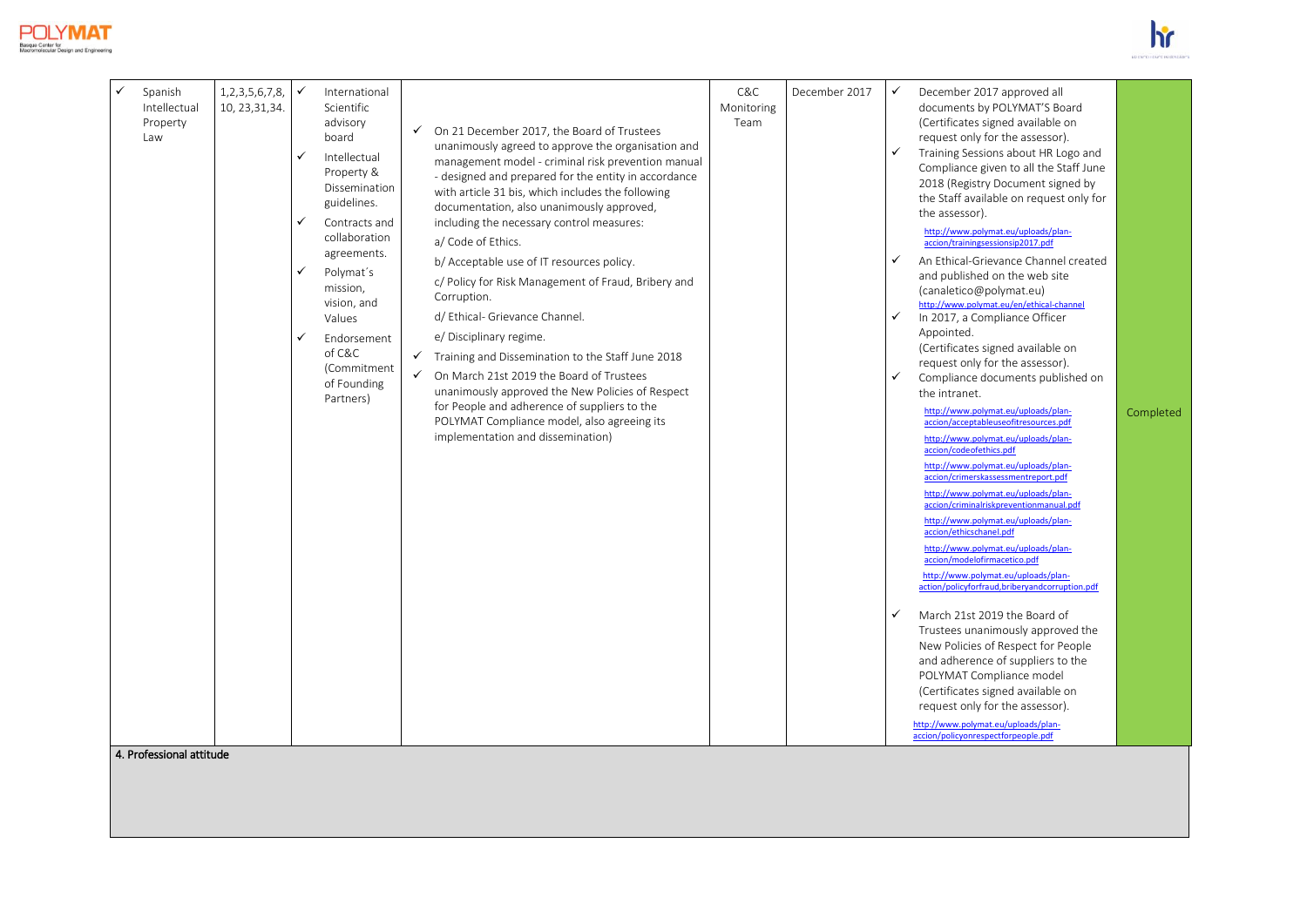



| procedures<br>$\checkmark$<br>All the Group Leaders are evaluated annually by the<br>http://www.polymat.eu/uploads/plan-<br>Polymat<br>✓<br>Scientific Advisory Board.<br>accion/agendaadvboard2016.pdf<br>Scientific and<br>All researchers are evaluated by their Group<br>strategic Plan<br>http://www.polymat.eu/uploads/plan-<br>Leaders through meetings and participating in the<br>accion/agendaadvboard2017.pdf<br>✓<br>Internal<br>POI YMAT Seminars.<br>communicatio<br>http://www.polymat.eu/uploads/plan-<br>$\checkmark$<br>All researchers are informed about the corporate<br>accion/agendaadvisory2019.pdf<br>n process.<br>Compliance model implemented in POLYMAT and<br>✓<br>International<br>sign a fulfilment of the ethical code when they sign<br>Template document to be signed by<br>$\checkmark$<br>Scientific<br>the contract<br>the researchers about the fulfilment<br>advisory<br>of the ethical code<br>board<br>http://www.polymat.eu/uploads/plan-<br>accion/modelofirmacetico.pdf | Completed |
|----------------------------------------------------------------------------------------------------------------------------------------------------------------------------------------------------------------------------------------------------------------------------------------------------------------------------------------------------------------------------------------------------------------------------------------------------------------------------------------------------------------------------------------------------------------------------------------------------------------------------------------------------------------------------------------------------------------------------------------------------------------------------------------------------------------------------------------------------------------------------------------------------------------------------------------------------------------------------------------------------------------------|-----------|
| 5. Contractual and legal obligation                                                                                                                                                                                                                                                                                                                                                                                                                                                                                                                                                                                                                                                                                                                                                                                                                                                                                                                                                                                  |           |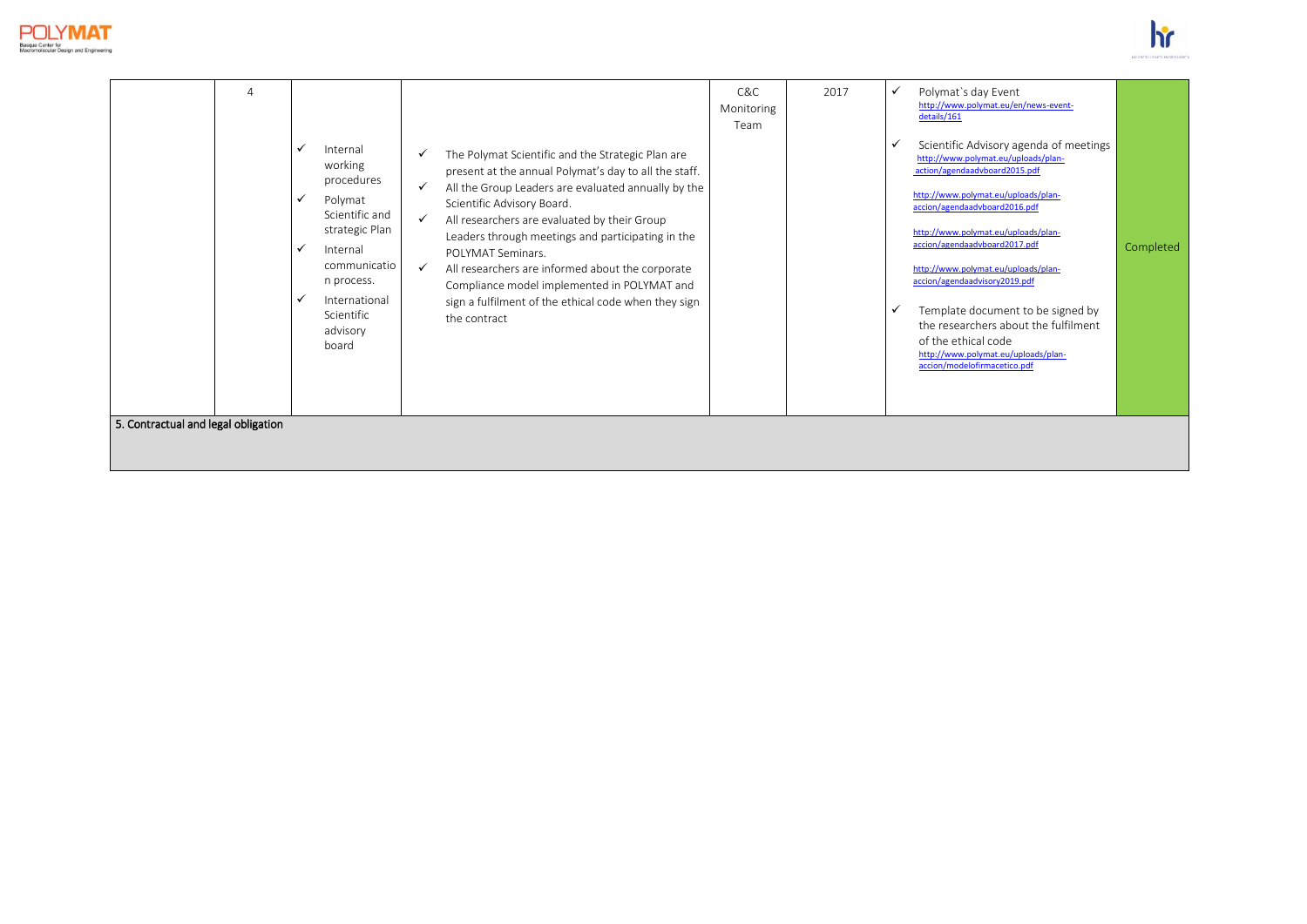



|  | Intellectual<br>property<br>Law<br>$\checkmark$<br>Spanish Data<br>Protection<br>Law (LOPD)<br>$\checkmark$<br>Spanish<br>Science Law<br>$\checkmark$<br>Spanish<br>Statute of<br>Worker's<br>rights. | 10, 23, 31, 34. | $\checkmark$<br>✓<br>$\checkmark$<br>$\checkmark$ | Property &<br>Dissemination<br>guidelines.<br>Contract<br>clauses<br>Collaboration<br>agreements<br>Working<br>procedures<br>Internal<br>communicatio<br>n process | ✓ | ← On 21 December 2017, the Board of Trustees<br>unanimously agreed to approve the organization and<br>management model - criminal risk prevention manual<br>- designed and prepared for the entity in accordance<br>with article 31 bis, which includes the following<br>documentation, also unanimously approved,<br>including the necessary control measures:<br>a/ Code of Ethics.<br>b/ Acceptable use of IT resources policy.<br>c/ Policy for Risk Management of Fraud, Bribery and<br>Corruption.<br>d/ Ethical -Grievance Channel.<br>e/ Disciplinary regime.<br>On March 21st 2019 the Board of Trustees<br>unanimously approved the New Policies of Respect<br>for People and adherence of suppliers to the<br>POLYMAT Compliance model, also agreeing its<br>implementation and dissemination) | Monitoring<br>Team |  | ✓<br>✓<br>$\checkmark$<br>✓<br>✓ | documents by POLYMAT'S Board<br>(Certificates signed available on<br>request only for the assessor).<br>Training Sessions about HR Logo and<br>Compliance given to all the Staff June<br>2018 (Registry Document signed by<br>the Staff available on request only for<br>the assessor).<br>http://www.polymat.eu/uploads/plan-<br>accion/trainingsessionsip2017.pdf<br>An Ethical-Grievance Channel created<br>and published on the web site<br>(canaletico@polymat.eu)<br>http://www.polymat.eu/en/ethical-channel<br>In 2017, a Compliance Officer<br>Appointed.<br>(Certificates signed available on<br>request only for the assessor).<br>Compliance documents published on<br>the intranet.<br>http://www.polymat.eu/uploads/plan-<br>accion/acceptableuseofitresources.pdf<br>http://www.polymat.eu/uploads/plan-<br>accion/codeofethics.pdf<br>http://www.polymat.eu/uploads/plan-<br>accion/crimerskassessmentreport.pdf<br>http://www.polymat.eu/uploads/plan-<br>accion/criminalriskpreventionmanual.pdf<br>http://www.polymat.eu/uploads/plan-<br>accion/ethicschanel.pdf<br>http://www.polymat.eu/uploads/plan-<br>accion/modelofirmacetico.pdf<br>http://www.polymat.eu/uploads/plan-<br>action/policyforfraud,briberyandcorruption.pdf<br>March 21st 2019 the Board of<br>Trustees unanimously approved the<br>New Policies of Respect for People<br>and adherence of suppliers to the<br>POLYMAT Compliance model<br>(Certificates signed available on<br>request only for the assessor).<br>http://www.polymat.eu/uploads/plan-<br>accion/policyonrespectforpeople.pdf | Completed |
|--|-------------------------------------------------------------------------------------------------------------------------------------------------------------------------------------------------------|-----------------|---------------------------------------------------|--------------------------------------------------------------------------------------------------------------------------------------------------------------------|---|-----------------------------------------------------------------------------------------------------------------------------------------------------------------------------------------------------------------------------------------------------------------------------------------------------------------------------------------------------------------------------------------------------------------------------------------------------------------------------------------------------------------------------------------------------------------------------------------------------------------------------------------------------------------------------------------------------------------------------------------------------------------------------------------------------------|--------------------|--|----------------------------------|----------------------------------------------------------------------------------------------------------------------------------------------------------------------------------------------------------------------------------------------------------------------------------------------------------------------------------------------------------------------------------------------------------------------------------------------------------------------------------------------------------------------------------------------------------------------------------------------------------------------------------------------------------------------------------------------------------------------------------------------------------------------------------------------------------------------------------------------------------------------------------------------------------------------------------------------------------------------------------------------------------------------------------------------------------------------------------------------------------------------------------------------------------------------------------------------------------------------------------------------------------------------------------------------------------------------------------------------------------------------------------------------------------------------------------------------------------------------------------------------------------------------------------------------------------------------------------------|-----------|
|--|-------------------------------------------------------------------------------------------------------------------------------------------------------------------------------------------------------|-----------------|---------------------------------------------------|--------------------------------------------------------------------------------------------------------------------------------------------------------------------|---|-----------------------------------------------------------------------------------------------------------------------------------------------------------------------------------------------------------------------------------------------------------------------------------------------------------------------------------------------------------------------------------------------------------------------------------------------------------------------------------------------------------------------------------------------------------------------------------------------------------------------------------------------------------------------------------------------------------------------------------------------------------------------------------------------------------|--------------------|--|----------------------------------|----------------------------------------------------------------------------------------------------------------------------------------------------------------------------------------------------------------------------------------------------------------------------------------------------------------------------------------------------------------------------------------------------------------------------------------------------------------------------------------------------------------------------------------------------------------------------------------------------------------------------------------------------------------------------------------------------------------------------------------------------------------------------------------------------------------------------------------------------------------------------------------------------------------------------------------------------------------------------------------------------------------------------------------------------------------------------------------------------------------------------------------------------------------------------------------------------------------------------------------------------------------------------------------------------------------------------------------------------------------------------------------------------------------------------------------------------------------------------------------------------------------------------------------------------------------------------------------|-----------|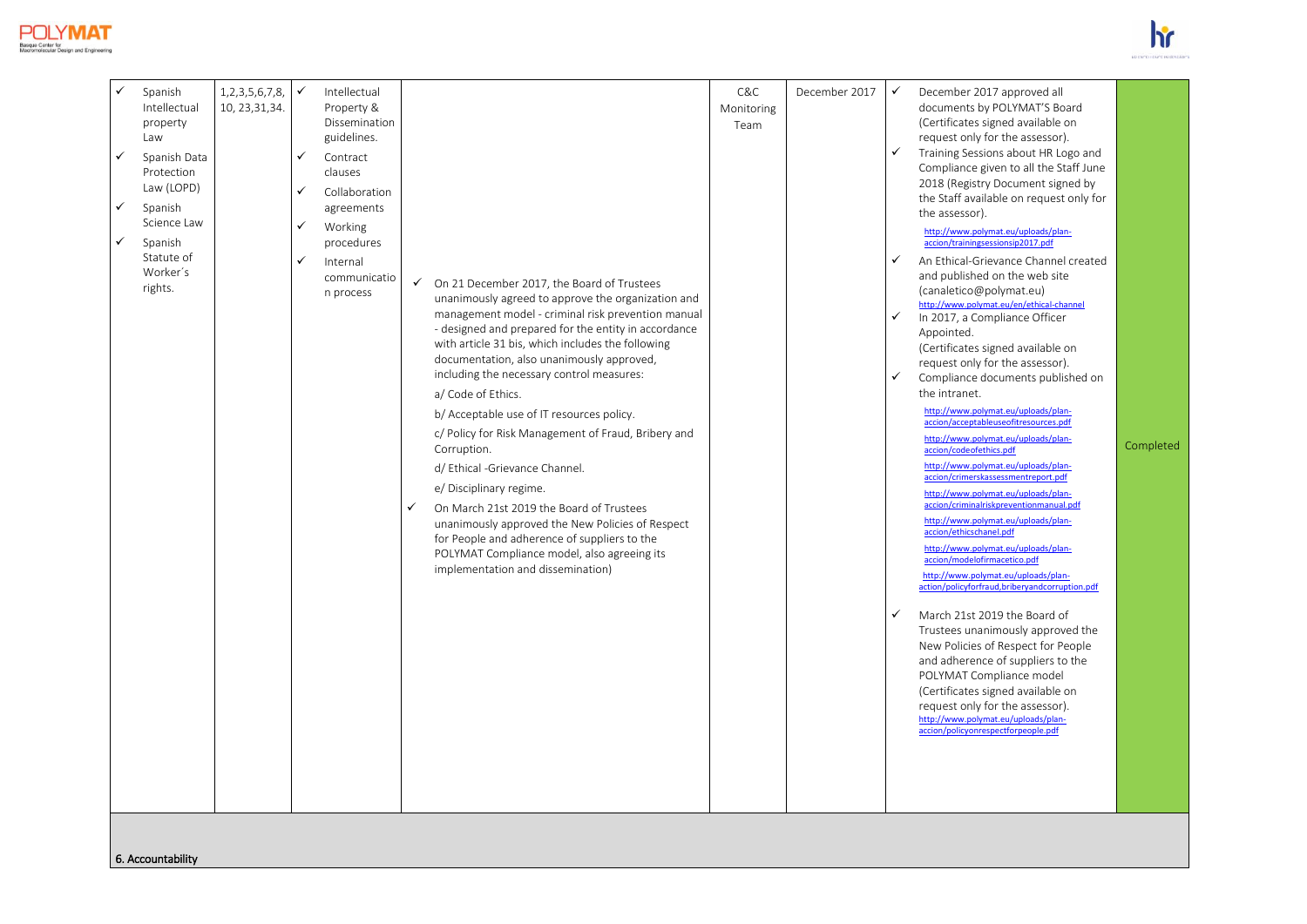



| 1, 2, 3, 5, 6, 7, 8,<br>10, 23, 31, 34. | $\checkmark$<br>✓<br>✓<br>✓ | Polymat's<br>mission,<br>vision &<br>values.<br>Internal and<br>external<br>audits.<br>Internal<br>budget<br>supervision<br>process<br>Endorsement<br>of C&C<br>(Commitment<br>of Founding<br>Partners) | $\checkmark$ | $\checkmark$ On 21 December 2017, the Board of Trustees<br>unanimously agreed to approve the organization and<br>management model - criminal risk prevention manual<br>- designed and prepared for the entity in accordance<br>with article 31 bis, which includes the following<br>documentation, also unanimously approved,<br>including the necessary control measures:<br>a/ Code of Ethics.<br>b/ Acceptable use of IT resources policy.<br>c/ Policy for Risk Management of Fraud, Bribery and<br>Corruption.<br>d/ Ethical-Grievance Channel.<br>e/ Disciplinary regime.<br>On March 21st 2019 the Board of Trustees<br>unanimously approved the New Policies of Respect<br>for People and adherence of suppliers to the<br>POLYMAT Compliance model, also agreeing its<br>implementation and dissemination) | C&C<br>Monitoring<br>Team | December 2017 | $\checkmark$<br>✓<br>$\checkmark$<br>✓<br>$\checkmark$<br>✓ | December 2017 approved all<br>documents by POLYMAT'S Board<br>(Certificates signed available on<br>request only for the assessor).<br>Training Sessions about HR Logo and<br>Compliance given to all the Staff June<br>2018 (Registry Document signed by<br>the Staff available on request only for<br>the assessor).<br>http://www.polymat.eu/uploads/plan-<br>accion/trainingsessionsip2017.pdf<br>An Ethical-Grievance Channel created<br>and published on the web site<br>(canaletico@polymat.eu)<br>http://www.polymat.eu/en/ethical-channel<br>In 2017, a Compliance Officer<br>Appointed.<br>(Certificates signed available on<br>request only for the assessor).<br>Compliance documents published on<br>the intranet.<br>http://www.polymat.eu/uploads/plan-<br>accion/acceptableuseofitresources.pdf<br>http://www.polymat.eu/uploads/plan-<br>accion/codeofethics.pdf<br>http://www.polymat.eu/uploads/plan-<br>accion/crimerskassessmentreport.pdf<br>http://www.polymat.eu/uploads/plan-<br>accion/criminalriskpreventionmanual.pdf<br>http://www.polymat.eu/uploads/plan-<br>accion/ethicschanel.pdf<br>http://www.polymat.eu/uploads/plan-<br>accion/modelofirmacetico.pdf<br>http://www.polymat.eu/uploads/plan-<br>accion/policyforfraud,briberyandcorruption.pdf<br>March 21st 2019 the Board of<br>Trustees unanimously approved the<br>New Policies of Respect for People<br>and adherence of suppliers to the<br>POLYMAT Compliance model<br>(Certificates signed available on<br>request only for the assessor).<br>http://www.polymat.eu/uploads/plan-<br>accion/policyonrespectforpeople.pdf | Completed |
|-----------------------------------------|-----------------------------|---------------------------------------------------------------------------------------------------------------------------------------------------------------------------------------------------------|--------------|---------------------------------------------------------------------------------------------------------------------------------------------------------------------------------------------------------------------------------------------------------------------------------------------------------------------------------------------------------------------------------------------------------------------------------------------------------------------------------------------------------------------------------------------------------------------------------------------------------------------------------------------------------------------------------------------------------------------------------------------------------------------------------------------------------------------|---------------------------|---------------|-------------------------------------------------------------|----------------------------------------------------------------------------------------------------------------------------------------------------------------------------------------------------------------------------------------------------------------------------------------------------------------------------------------------------------------------------------------------------------------------------------------------------------------------------------------------------------------------------------------------------------------------------------------------------------------------------------------------------------------------------------------------------------------------------------------------------------------------------------------------------------------------------------------------------------------------------------------------------------------------------------------------------------------------------------------------------------------------------------------------------------------------------------------------------------------------------------------------------------------------------------------------------------------------------------------------------------------------------------------------------------------------------------------------------------------------------------------------------------------------------------------------------------------------------------------------------------------------------------------------------------------------------------------------------------------------|-----------|

7. Good practice in research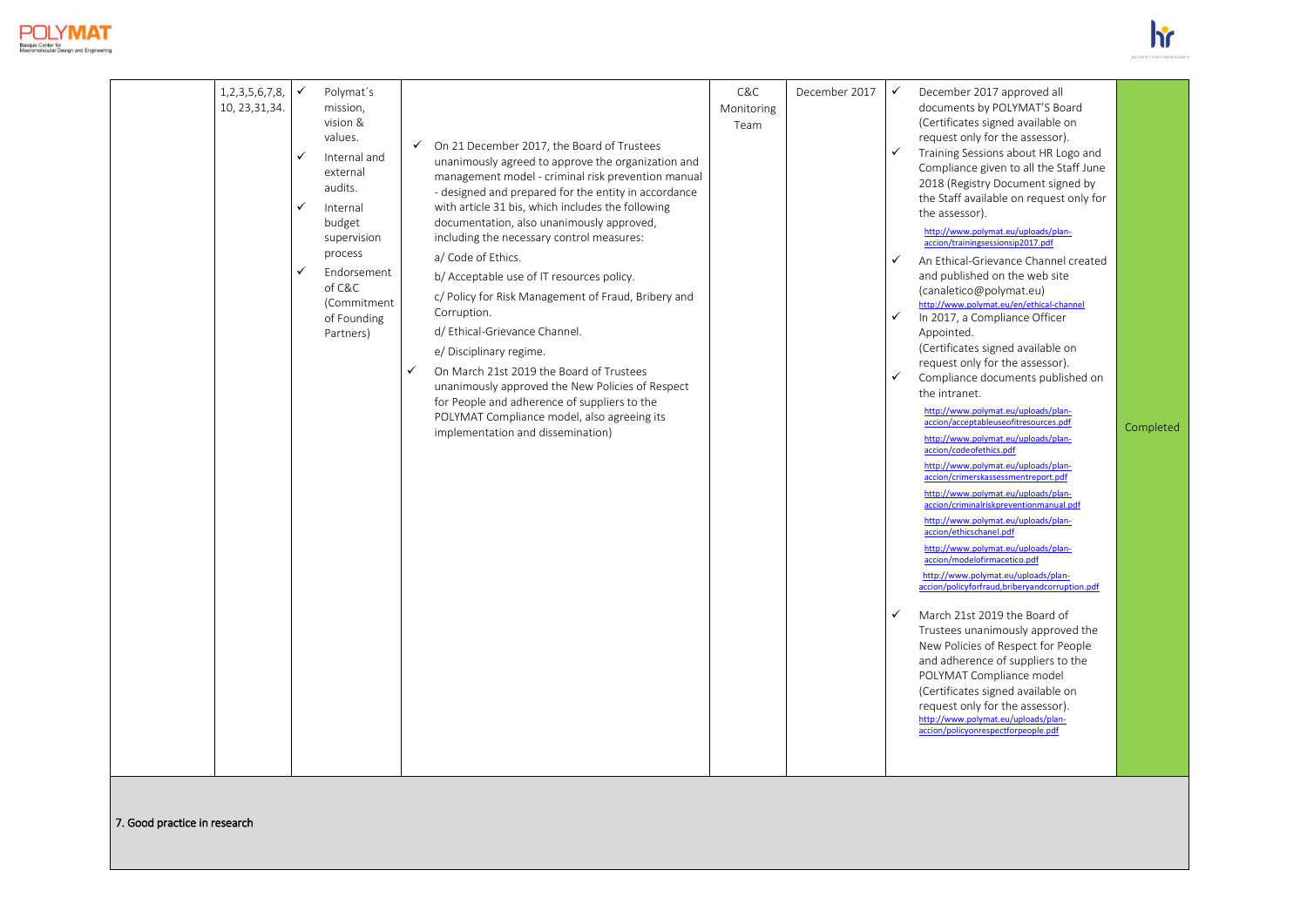



|  | Spanish<br>Intellectual<br>property Law<br>$\checkmark$<br>Spanish Data<br>Protection<br>Law (LOPD)<br>$\checkmark$<br>Spanish Risk<br>Prevention<br>Law | $\overline{7}$ | <b>Annual Risk</b><br>$\checkmark$<br>Prevention<br>Plan<br>✓<br>Risk lab audits<br>$\checkmark$<br>External<br>advice risk<br>prevention<br>specialist<br>$(IMQ)$ .<br>$\checkmark$<br>Intellectual<br>Property<br>protection<br>guideline<br>$\checkmark$<br>Data safe<br>procedure. | ✓ | $\checkmark$ On 21 December 2017, the Board of Trustees<br>unanimously agreed to approve the organization and<br>management model - criminal risk prevention manual<br>- designed and prepared for the entity in accordance<br>with article 31 bis, which includes the following<br>documentation, also unanimously approved,<br>including the necessary control measures:<br>a/ Code of Ethics.<br>b/ Acceptable use of IT resources policy.<br>c/ Policy for Risk Management of Fraud, Bribery and<br>Corruption.<br>d/ Ethical-Grievance Channel.<br>e/ Disciplinary regime.<br>On March 21st 2019 the Board of Trustees<br>unanimously approved the New Policies of Respect<br>for People and adherence of suppliers to the<br>POLYMAT Compliance model, also agreeing its<br>implementation and dissemination) | C&C<br>Monitoring<br>Team | December 2017 | $\checkmark$<br>$\checkmark$<br>✓<br>$\checkmark$<br>✓<br>✓ | December 2017 approved all<br>documents by POLYMAT'S Board<br>(Certificates signed available on<br>request only for the assessor).<br>Training Sessions about HR Logo and<br>Compliance given to all the Staff June<br>2018 (Registry Document signed by<br>the Staff available on request only for<br>the assessor).<br>http://www.polymat.eu/uploads/plan-<br>accion/trainingsessionsip2017.pdf<br>An Ethical-Grievance Channel created<br>and published on the web site<br>(canaletico@polymat.eu)<br>http://www.polymat.eu/en/ethical-channel<br>In 2017, a Compliance Officer<br>Appointed.<br>(Certificates signed available on<br>request only for the assessor).<br>Compliance documents published on<br>the intranet.<br>http://www.polymat.eu/uploads/plan-<br>accion/acceptableuseofitresources.pdf<br>http://www.polymat.eu/uploads/plan-<br>accion/codeofethics.pdf<br>http://www.polymat.eu/uploads/plan-<br>accion/crimerskassessmentreport.pdf<br>http://www.polymat.eu/uploads/plan-<br>accion/criminalriskpreventionmanual.pdf<br>http://www.polymat.eu/uploads/plan-<br>accion/ethicschanel.pdf<br>http://www.polymat.eu/uploads/plan-<br>accion/modelofirmacetico.pdf<br>http://www.polymat.eu/uploads/plan-<br>action/policyforfraud,briberyandcorruption.pdf<br>March 21st 2019 the Board of<br>Trustees unanimously approved the<br>New Policies of Respect for People<br>and adherence of suppliers to the<br>POLYMAT Compliance model<br>(Certificates signed available on<br>request only for the assessor).<br>http://www.polymat.eu/uploads/plan-<br>accion/policyonrespectforpeople.pdf | Completed |
|--|----------------------------------------------------------------------------------------------------------------------------------------------------------|----------------|----------------------------------------------------------------------------------------------------------------------------------------------------------------------------------------------------------------------------------------------------------------------------------------|---|---------------------------------------------------------------------------------------------------------------------------------------------------------------------------------------------------------------------------------------------------------------------------------------------------------------------------------------------------------------------------------------------------------------------------------------------------------------------------------------------------------------------------------------------------------------------------------------------------------------------------------------------------------------------------------------------------------------------------------------------------------------------------------------------------------------------|---------------------------|---------------|-------------------------------------------------------------|----------------------------------------------------------------------------------------------------------------------------------------------------------------------------------------------------------------------------------------------------------------------------------------------------------------------------------------------------------------------------------------------------------------------------------------------------------------------------------------------------------------------------------------------------------------------------------------------------------------------------------------------------------------------------------------------------------------------------------------------------------------------------------------------------------------------------------------------------------------------------------------------------------------------------------------------------------------------------------------------------------------------------------------------------------------------------------------------------------------------------------------------------------------------------------------------------------------------------------------------------------------------------------------------------------------------------------------------------------------------------------------------------------------------------------------------------------------------------------------------------------------------------------------------------------------------------------------------------------------------|-----------|
|--|----------------------------------------------------------------------------------------------------------------------------------------------------------|----------------|----------------------------------------------------------------------------------------------------------------------------------------------------------------------------------------------------------------------------------------------------------------------------------------|---|---------------------------------------------------------------------------------------------------------------------------------------------------------------------------------------------------------------------------------------------------------------------------------------------------------------------------------------------------------------------------------------------------------------------------------------------------------------------------------------------------------------------------------------------------------------------------------------------------------------------------------------------------------------------------------------------------------------------------------------------------------------------------------------------------------------------|---------------------------|---------------|-------------------------------------------------------------|----------------------------------------------------------------------------------------------------------------------------------------------------------------------------------------------------------------------------------------------------------------------------------------------------------------------------------------------------------------------------------------------------------------------------------------------------------------------------------------------------------------------------------------------------------------------------------------------------------------------------------------------------------------------------------------------------------------------------------------------------------------------------------------------------------------------------------------------------------------------------------------------------------------------------------------------------------------------------------------------------------------------------------------------------------------------------------------------------------------------------------------------------------------------------------------------------------------------------------------------------------------------------------------------------------------------------------------------------------------------------------------------------------------------------------------------------------------------------------------------------------------------------------------------------------------------------------------------------------------------|-----------|

8. Dissemination, exploitation of results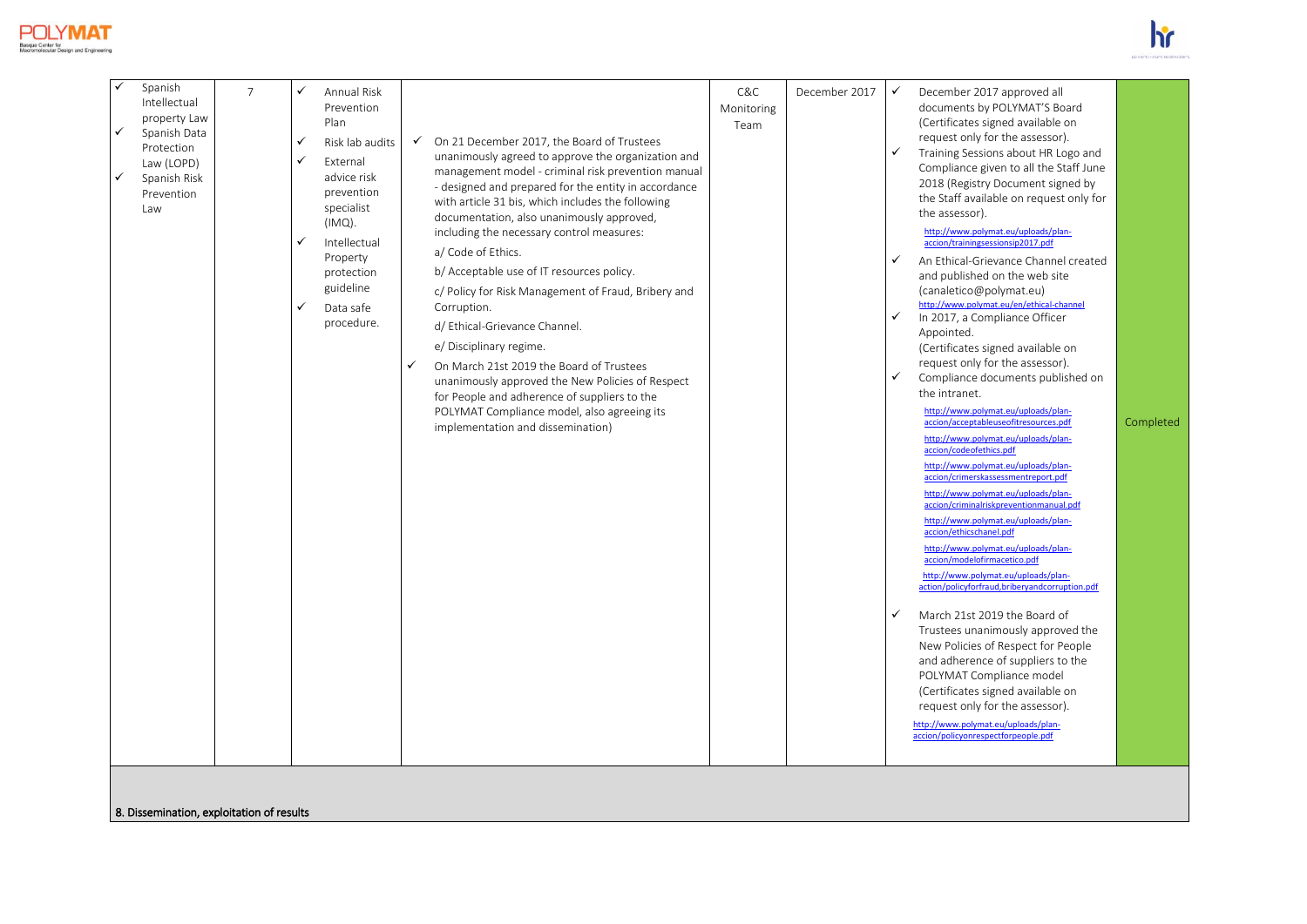



|  | Spanish<br>Intellectual<br>property Law<br>✓<br>Spanish Data<br>Protection<br>Law (LOPD) | 8 | $\checkmark$<br>$\checkmark$<br>$\checkmark$ | Dissemination<br>guideline<br>Internal<br>working<br>procedures<br>Contracts and<br>collaboration<br>agreements | $\checkmark$<br>✓ | On 21 December 2017, the Board of Trustees<br>unanimously agreed to approve the organization and<br>management model - criminal risk prevention manual<br>- designed and prepared for the entity in accordance<br>with article 31 bis, which includes the following<br>documentation, also unanimously approved,<br>including the necessary control measures:<br>a/ Code of Ethics.<br>b/ Acceptable use of IT resources policy.<br>c/ Policy for Risk Management of Fraud, Bribery and<br>Corruption.<br>d/ Ethical-Grievance Channel.<br>e/ Disciplinary regime.<br>On March 21st 2019 the Board of Trustees<br>unanimously approved the New Policies of Respect<br>for People and adherence of suppliers to the<br>POLYMAT Compliance model, also agreeing its<br>implementation and dissemination | C&C<br>Monitoring<br>Team | December 2017 | $\checkmark$<br>$\checkmark$<br>$\checkmark$<br>$\checkmark$<br>$\checkmark$<br>$\checkmark$ | December 2017 approved all<br>documents by POLYMAT'S Board<br>(Certificates signed available on<br>request only for the assessor).<br>Training Sessions about HR Logo and<br>Compliance given to all the Staff June<br>2018 (Registry Document signed by<br>the Staff available on request only for<br>the assessor).<br>http://www.polymat.eu/uploads/plan-<br>accion/trainingsessionsip2017.pdf<br>An Ethical-Grievance Channel created<br>and published on the web site<br>(canaletico@polymat.eu)<br>http://www.polymat.eu/en/ethical-channel<br>In 2017, a Compliance Officer<br>Appointed.<br>(Certificates signed available on<br>request only for the assessor).<br>Compliance documents published on<br>the intranet.<br>http://www.polymat.eu/uploads/plan-<br>accion/acceptableuseofitresources.pdf<br>http://www.polymat.eu/uploads/plan-<br>accion/codeofethics.pdf<br>http://www.polymat.eu/uploads/plan-<br>accion/crimerskassessmentreport.pdf<br>http://www.polymat.eu/uploads/plan-<br>accion/criminalriskpreventionmanual.pdf<br>http://www.polymat.eu/uploads/plan-<br>accion/ethicschanel.pdf<br>http://www.polymat.eu/uploads/plan-<br>accion/modelofirmacetico.pdf<br>http://www.polymat.eu/uploads/plan-<br>action/policyforfraud,briberyandcorruption.pdf<br>March 21st 2019 the Board of<br>Trustees unanimously approved the<br>New Policies of Respect for People<br>and adherence of suppliers to the<br>POLYMAT Compliance model<br>(Certificates signed available on<br>request only for the assessor).<br>http://www.polymat.eu/uploads/plan-<br>accion/policyonrespectforpeople.pdf | Completed |
|--|------------------------------------------------------------------------------------------|---|----------------------------------------------|-----------------------------------------------------------------------------------------------------------------|-------------------|-------------------------------------------------------------------------------------------------------------------------------------------------------------------------------------------------------------------------------------------------------------------------------------------------------------------------------------------------------------------------------------------------------------------------------------------------------------------------------------------------------------------------------------------------------------------------------------------------------------------------------------------------------------------------------------------------------------------------------------------------------------------------------------------------------|---------------------------|---------------|----------------------------------------------------------------------------------------------|----------------------------------------------------------------------------------------------------------------------------------------------------------------------------------------------------------------------------------------------------------------------------------------------------------------------------------------------------------------------------------------------------------------------------------------------------------------------------------------------------------------------------------------------------------------------------------------------------------------------------------------------------------------------------------------------------------------------------------------------------------------------------------------------------------------------------------------------------------------------------------------------------------------------------------------------------------------------------------------------------------------------------------------------------------------------------------------------------------------------------------------------------------------------------------------------------------------------------------------------------------------------------------------------------------------------------------------------------------------------------------------------------------------------------------------------------------------------------------------------------------------------------------------------------------------------------------------------------------------------|-----------|
|--|------------------------------------------------------------------------------------------|---|----------------------------------------------|-----------------------------------------------------------------------------------------------------------------|-------------------|-------------------------------------------------------------------------------------------------------------------------------------------------------------------------------------------------------------------------------------------------------------------------------------------------------------------------------------------------------------------------------------------------------------------------------------------------------------------------------------------------------------------------------------------------------------------------------------------------------------------------------------------------------------------------------------------------------------------------------------------------------------------------------------------------------|---------------------------|---------------|----------------------------------------------------------------------------------------------|----------------------------------------------------------------------------------------------------------------------------------------------------------------------------------------------------------------------------------------------------------------------------------------------------------------------------------------------------------------------------------------------------------------------------------------------------------------------------------------------------------------------------------------------------------------------------------------------------------------------------------------------------------------------------------------------------------------------------------------------------------------------------------------------------------------------------------------------------------------------------------------------------------------------------------------------------------------------------------------------------------------------------------------------------------------------------------------------------------------------------------------------------------------------------------------------------------------------------------------------------------------------------------------------------------------------------------------------------------------------------------------------------------------------------------------------------------------------------------------------------------------------------------------------------------------------------------------------------------------------|-----------|

9. Public engagement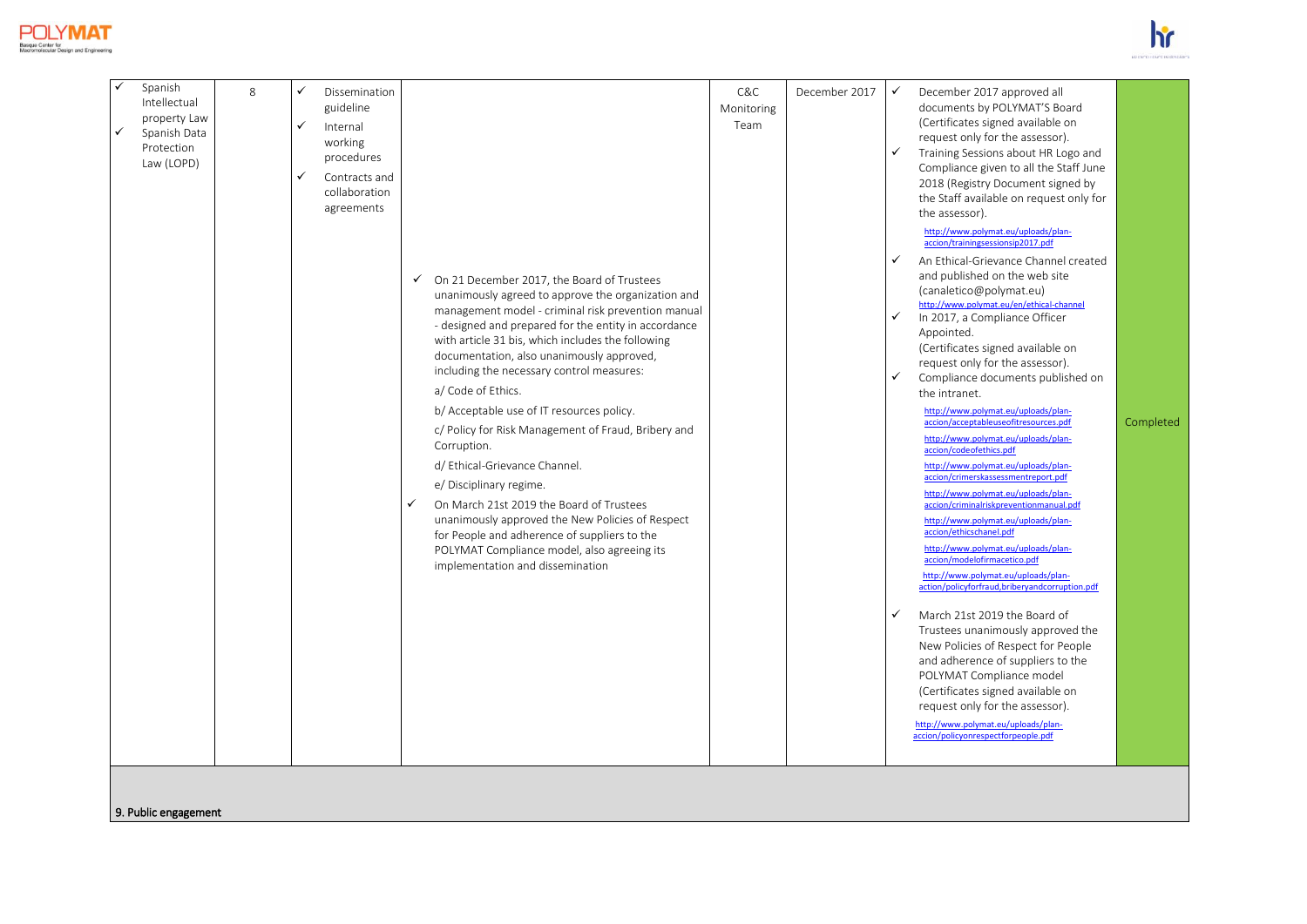



| 10. Non discrimination |
|------------------------|
|------------------------|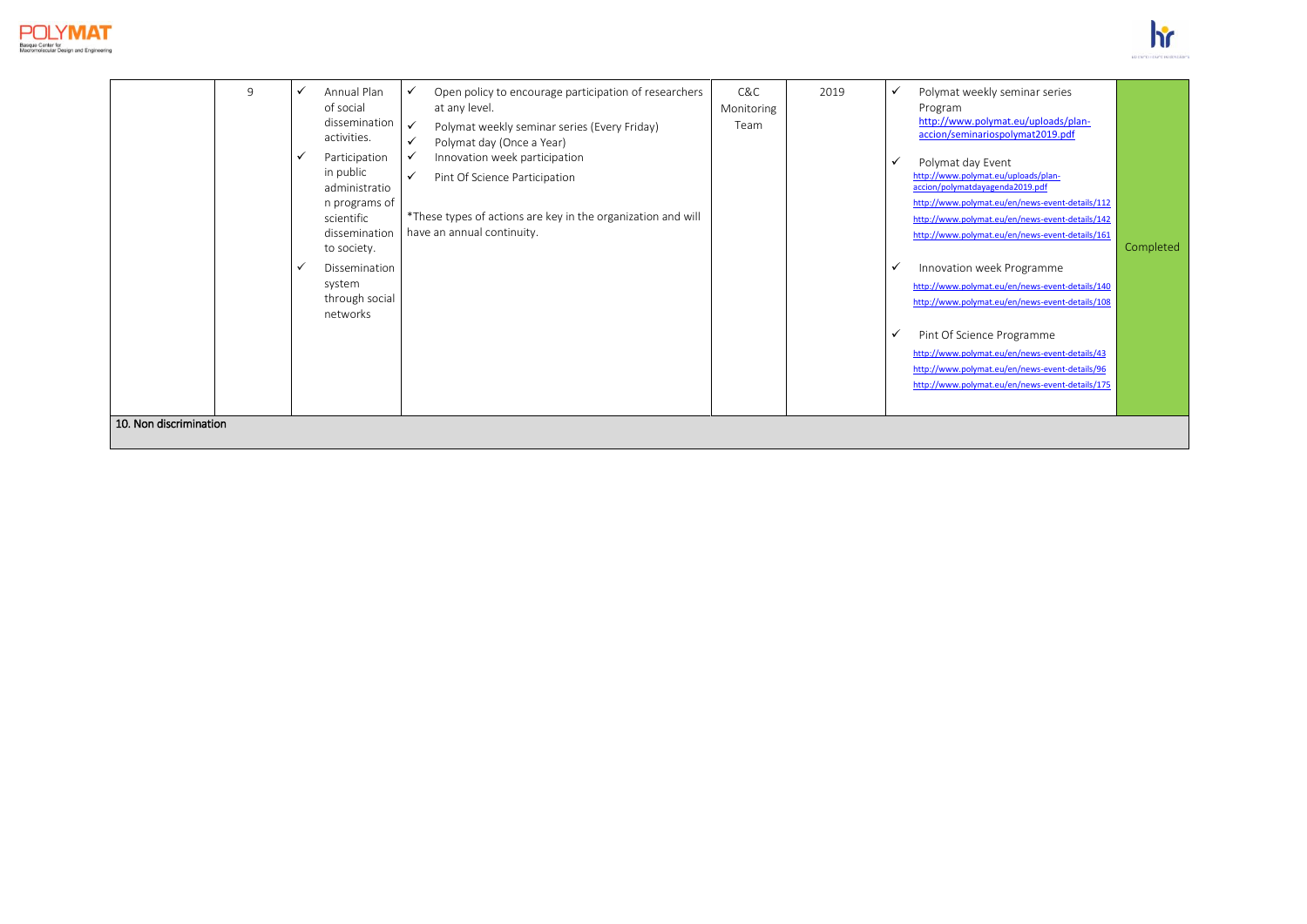



| Spanish<br>Statute of<br>Worker's<br>rights. | 1, 2, 3, 5, 6, 7, 8,<br>10,23,31,34. |  | Endorsement<br>of C&C<br>(Commitment<br>of Founding<br>Partners) |  | √ On 21 December 2017, the Board of Trustees<br>unanimously agreed to approve the organization and<br>management model - criminal risk prevention manual<br>- designed and prepared for the entity in accordance<br>with article 31 bis, which includes the following<br>documentation, also unanimously approved, including<br>the necessary control measures:<br>a/ Code of Ethics.<br>b/ Acceptable use of IT resources policy.<br>c/ Policy for Risk Management of Fraud, Bribery and<br>Corruption.<br>d/ Ethical-Grievance Channel.<br>e/ Disciplinary regime.<br>On March 21st 2019 the Board of Trustees<br>unanimously approved the New Policies of Respect<br>for People and adherence of suppliers to the<br>POLYMAT Compliance model, also agreeing its<br>implementation and dissemination | C&C<br>Monitoring<br>Team | 2017 | ✓<br>$\checkmark$<br>$\checkmark$<br>$\checkmark$<br>$\checkmark$<br>✓ | December 2017 approved all<br>documents by POLYMAT'S Board<br>(Certificates signed available on<br>request only for the assessor).<br>Training Sessions about HR Logo and<br>Compliance given to all the Staff June<br>2018 (Registry Document signed by<br>the Staff available on request only for<br>the assessor).<br>http://www.polymat.eu/uploads/plan-<br>accion/trainingsessionsip2017.pdf<br>An Ethical-Grievance Channel created<br>and published on the web site<br>(canaletico@polymat.eu)<br>http://www.polymat.eu/en/ethical-channel<br>In 2017, a Compliance Officer<br>Appointed.<br>(Certificates signed available on<br>request only for the assessor).<br>Compliance documents published on<br>the intranet.<br>http://www.polymat.eu/uploads/plan-<br>accion/acceptableuseofitresources.pdf<br>http://www.polymat.eu/uploads/plan-<br>accion/codeofethics.pdf<br>http://www.polymat.eu/uploads/plan-<br>accion/crimerskassessmentreport.pdf<br>http://www.polymat.eu/uploads/plan-<br>accion/criminalriskpreventionmanual.pdf<br>http://www.polymat.eu/uploads/plan-<br>accion/ethicschanel.pdf<br>http://www.polymat.eu/uploads/plan-<br>accion/modelofirmacetico.pdf<br>http://www.polymat.eu/uploads/plan-<br>action/policyforfraud,briberyandcorruption.pdf<br>March 21st 2019 the Board of<br>Trustees unanimously approved the<br>New Policies of Respect for People<br>and adherence of suppliers to the<br>POLYMAT Compliance model<br>(Certificates signed available on<br>request only for the assessor).<br>http://www.polymat.eu/uploads/plan-<br>accion/policyonrespectforpeople.pdf | Completed |
|----------------------------------------------|--------------------------------------|--|------------------------------------------------------------------|--|---------------------------------------------------------------------------------------------------------------------------------------------------------------------------------------------------------------------------------------------------------------------------------------------------------------------------------------------------------------------------------------------------------------------------------------------------------------------------------------------------------------------------------------------------------------------------------------------------------------------------------------------------------------------------------------------------------------------------------------------------------------------------------------------------------|---------------------------|------|------------------------------------------------------------------------|----------------------------------------------------------------------------------------------------------------------------------------------------------------------------------------------------------------------------------------------------------------------------------------------------------------------------------------------------------------------------------------------------------------------------------------------------------------------------------------------------------------------------------------------------------------------------------------------------------------------------------------------------------------------------------------------------------------------------------------------------------------------------------------------------------------------------------------------------------------------------------------------------------------------------------------------------------------------------------------------------------------------------------------------------------------------------------------------------------------------------------------------------------------------------------------------------------------------------------------------------------------------------------------------------------------------------------------------------------------------------------------------------------------------------------------------------------------------------------------------------------------------------------------------------------------------------------------------------------------------|-----------|
|----------------------------------------------|--------------------------------------|--|------------------------------------------------------------------|--|---------------------------------------------------------------------------------------------------------------------------------------------------------------------------------------------------------------------------------------------------------------------------------------------------------------------------------------------------------------------------------------------------------------------------------------------------------------------------------------------------------------------------------------------------------------------------------------------------------------------------------------------------------------------------------------------------------------------------------------------------------------------------------------------------------|---------------------------|------|------------------------------------------------------------------------|----------------------------------------------------------------------------------------------------------------------------------------------------------------------------------------------------------------------------------------------------------------------------------------------------------------------------------------------------------------------------------------------------------------------------------------------------------------------------------------------------------------------------------------------------------------------------------------------------------------------------------------------------------------------------------------------------------------------------------------------------------------------------------------------------------------------------------------------------------------------------------------------------------------------------------------------------------------------------------------------------------------------------------------------------------------------------------------------------------------------------------------------------------------------------------------------------------------------------------------------------------------------------------------------------------------------------------------------------------------------------------------------------------------------------------------------------------------------------------------------------------------------------------------------------------------------------------------------------------------------|-----------|

11. Evaluation/ appraisal systems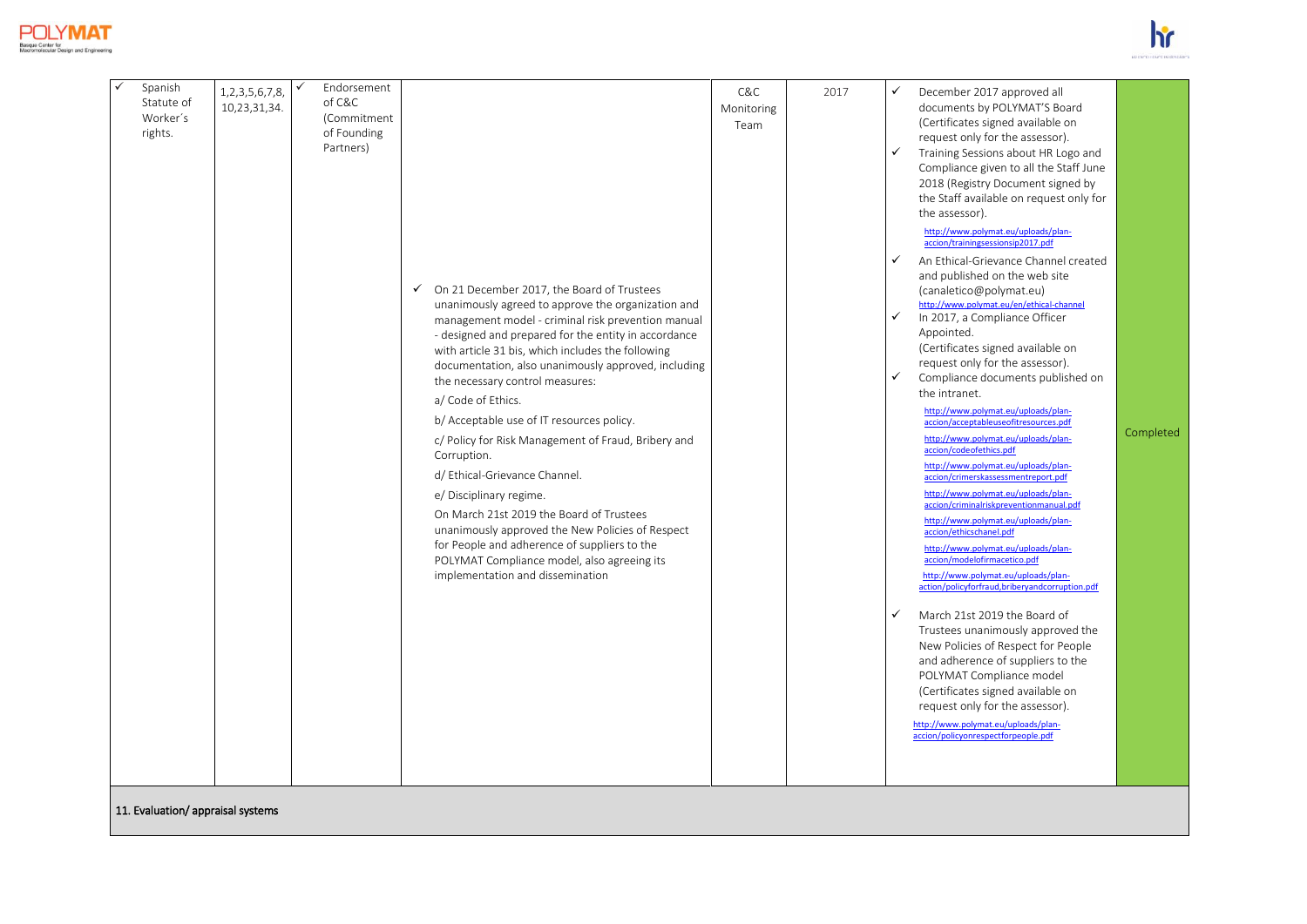



|  | 11 |  | Continuous<br>supervision<br>working<br>process<br>Management<br>team and<br>Group Leader<br>role | ✓<br>$\checkmark$<br>$\checkmark$ | All the Group Leaders present their research and are<br>evaluated annually by the Scientific Advisory Board.<br>All researchers are evaluated by their Group Leaders<br>through meetings and participating in the POLYMAT<br>Seminars<br>All researchers have a personal account in Polymat's<br>scientific production e-tool (IFUNDANET) in order to<br>register their scientific research (publications, books,<br>invited lectures, patents, projects) that is evaluated<br>by their group leaders.<br>2020 Specific training event for group leaders<br>regarding management and coaching skills in order to<br>reinforce the Group leader Role. | C&C<br>Monitoring<br>Team | 2020 | $\checkmark$<br>$\checkmark$<br>$\checkmark$ | Scientific Advisory Board Agendas<br>(agendas available on request<br>only for the assessor)<br>Polymat seminars programme<br>http://www.polymat.eu/uploads/plan-<br>accion/seminariospolymat2019.pdf<br>Polymat's scientific production e-<br>tool (IFUNDANET)<br>http://www.polymat.eu/uploads/plan-<br>accion/polymatifundanet.jpg | ln<br><b>Progress</b> |
|--|----|--|---------------------------------------------------------------------------------------------------|-----------------------------------|------------------------------------------------------------------------------------------------------------------------------------------------------------------------------------------------------------------------------------------------------------------------------------------------------------------------------------------------------------------------------------------------------------------------------------------------------------------------------------------------------------------------------------------------------------------------------------------------------------------------------------------------------|---------------------------|------|----------------------------------------------|---------------------------------------------------------------------------------------------------------------------------------------------------------------------------------------------------------------------------------------------------------------------------------------------------------------------------------------|-----------------------|
|--|----|--|---------------------------------------------------------------------------------------------------|-----------------------------------|------------------------------------------------------------------------------------------------------------------------------------------------------------------------------------------------------------------------------------------------------------------------------------------------------------------------------------------------------------------------------------------------------------------------------------------------------------------------------------------------------------------------------------------------------------------------------------------------------------------------------------------------------|---------------------------|------|----------------------------------------------|---------------------------------------------------------------------------------------------------------------------------------------------------------------------------------------------------------------------------------------------------------------------------------------------------------------------------------------|-----------------------|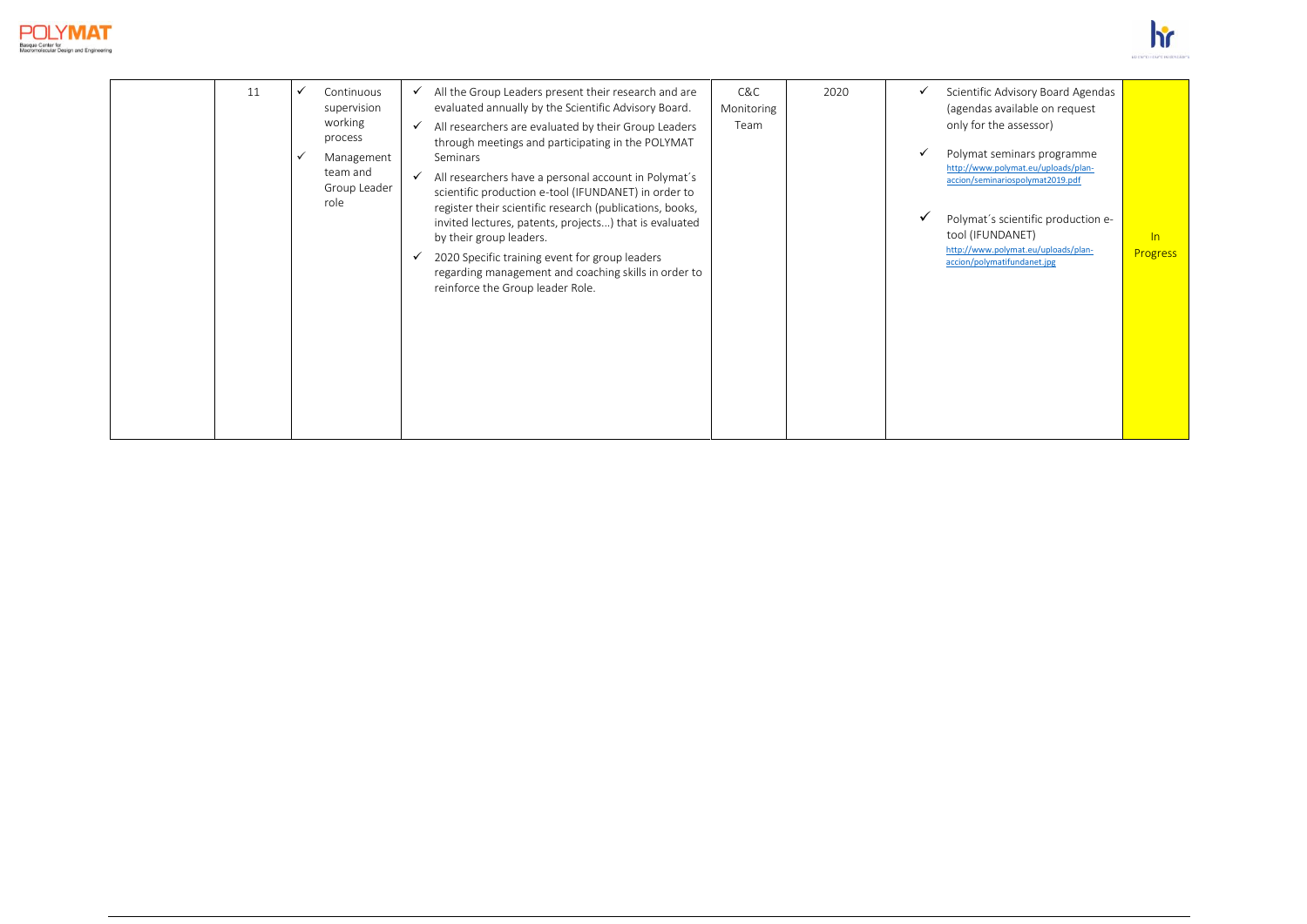#### II. Recruitment

| Relevant<br>Legislation /<br>Category C&C<br>12. Recruitment | C&C<br>Principles      | <b>Existing Institutional</b><br>rules and/or<br>practices                                  | Actions implemented & required<br>Responsible                                                                                                                                                                                                                                    |                           | Implementation<br>Due date | Indicators/evidence                                                                                                                                                                                                                                                                                                                                                                                                   | <b>Status</b> |  |  |  |  |
|--------------------------------------------------------------|------------------------|---------------------------------------------------------------------------------------------|----------------------------------------------------------------------------------------------------------------------------------------------------------------------------------------------------------------------------------------------------------------------------------|---------------------------|----------------------------|-----------------------------------------------------------------------------------------------------------------------------------------------------------------------------------------------------------------------------------------------------------------------------------------------------------------------------------------------------------------------------------------------------------------------|---------------|--|--|--|--|
|                                                              | 12                     | Endorsement<br>of C&C<br>(Commitment<br>of Founding<br>Partners) and<br>Code of<br>Conduct. | POLYMAT OTM-R Policy implemented. Position Call<br>$\checkmark$<br>ad will be generated for each selection process. They<br>will include all the relevant data and requirements of<br>the post and will be posted in different links (included<br>Euraxess) and social networks. | C&C<br>Monitoring<br>Team | 2018                       | POLYMAT OTM-R Policy<br>$\checkmark$<br>http://www.polymat.eu/uploads/plan-<br>accion/Polymat-OTMR-Policy.pdf<br>http://www.polymat.eu/uploads/plan-<br>accion/politicaotmrpolymat.pdf<br>Position Call fiches<br>http://www.polymat.eu/uploads/plan-<br>accion/phdfichetemplante.pdf<br>http://www.polymat.eu/uploads/plan-<br>accion/postdocfichetemplante.pdf<br>http://ec.europa.eu/euraxess/index.cfm/jobs/index | Completed     |  |  |  |  |
|                                                              | 13. Recruitment (Code) |                                                                                             |                                                                                                                                                                                                                                                                                  |                           |                            |                                                                                                                                                                                                                                                                                                                                                                                                                       |               |  |  |  |  |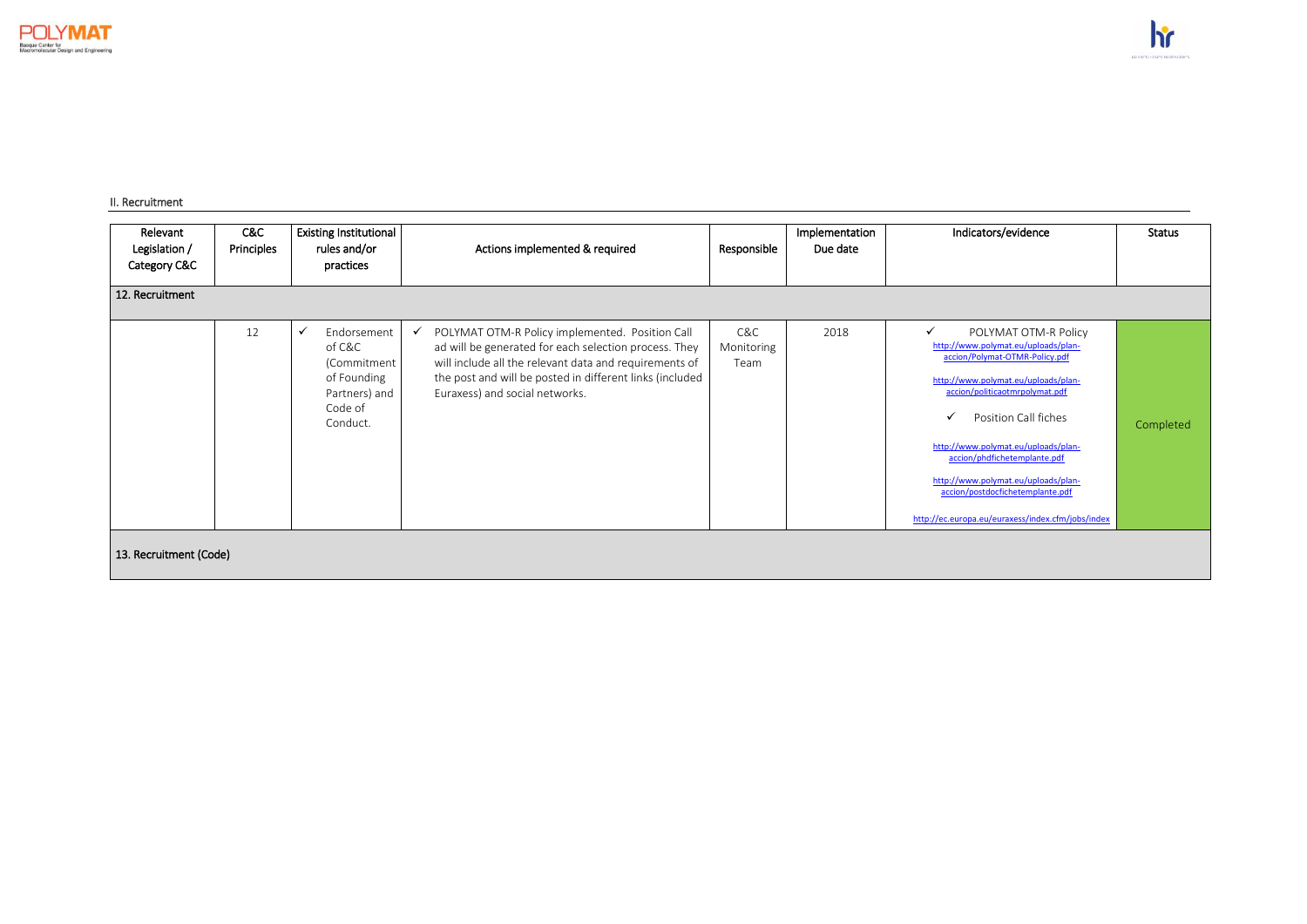



| 13                            | $\checkmark$<br>$\checkmark$ | Recruitment<br>process<br>Endorsement<br>of C&C and<br>Code of<br>Conduct(Com<br>mitment of<br>Founding<br>Partners). | $\checkmark$<br>POLYMAT OTM-R in place<br>$\checkmark$<br>Existing database                                                                                                                                                                                                                                                                                                       | C&C<br>Monitoring<br>Team | 2019 | ✔ POLYMAT OTM-R in place<br>http://www.polymat.eu/uploads/plan-<br>accion/polymatotmrpolicy.pdf<br>http://www.polymat.eu/uploads/plan-<br>accion/politicaotmrpolymat.pdf<br>$\checkmark$ Existing database.<br>(Recruitment excel data<br>distinguishing male and female<br>candidates available on request<br>only for the assessor).                                                                                                                                                                                         | Completed |
|-------------------------------|------------------------------|-----------------------------------------------------------------------------------------------------------------------|-----------------------------------------------------------------------------------------------------------------------------------------------------------------------------------------------------------------------------------------------------------------------------------------------------------------------------------------------------------------------------------|---------------------------|------|--------------------------------------------------------------------------------------------------------------------------------------------------------------------------------------------------------------------------------------------------------------------------------------------------------------------------------------------------------------------------------------------------------------------------------------------------------------------------------------------------------------------------------|-----------|
| 14. Selection (Code)          |                              |                                                                                                                       |                                                                                                                                                                                                                                                                                                                                                                                   |                           |      |                                                                                                                                                                                                                                                                                                                                                                                                                                                                                                                                |           |
| 14<br>15. Transparency (Code) | $\checkmark$<br>✓            | Recruitment<br>process<br>Endorsement<br>of C&C and<br>Code of<br>Conduct<br>(Commitment<br>of Founding<br>Partners). | $\checkmark$<br>POLYMAT OTM-R Policy in place.<br>The selection<br>Committees has an adequate gender balance and at<br>least will be formed by three members.<br>$\checkmark$<br>Polymat's welcome guide is sent by email to all the<br>new foreign employees.<br>$\checkmark$<br>Once the selection is over, POLYMAT will contact the<br>candidates selected and offer feedback. | C&C<br>Monitoring<br>Team | 2018 | ✓<br>PhD Job offer fiche template<br>http://www.polymat.eu/uploads/plan-<br>accion/phdfichetemplante.pdf<br>Post-doc Job offer fiche template<br>✓<br>http://www.polymat.eu/uploads/plan-<br>accion/postdocfichetemplante.pdf<br>$\checkmark$<br>Selection Committee's Template<br>Report<br>http://www.polymat.eu/uploads/plan-<br>accion/modeloinformeprocesodeseleccion.pdf<br>http://www.polymat.eu/uploads/plan-<br>accion/polymatotmrpolicy.pdf<br>http://www.polymat.eu/uploads/plan-<br>accion/politicaotmrpolymat.pdf | Completed |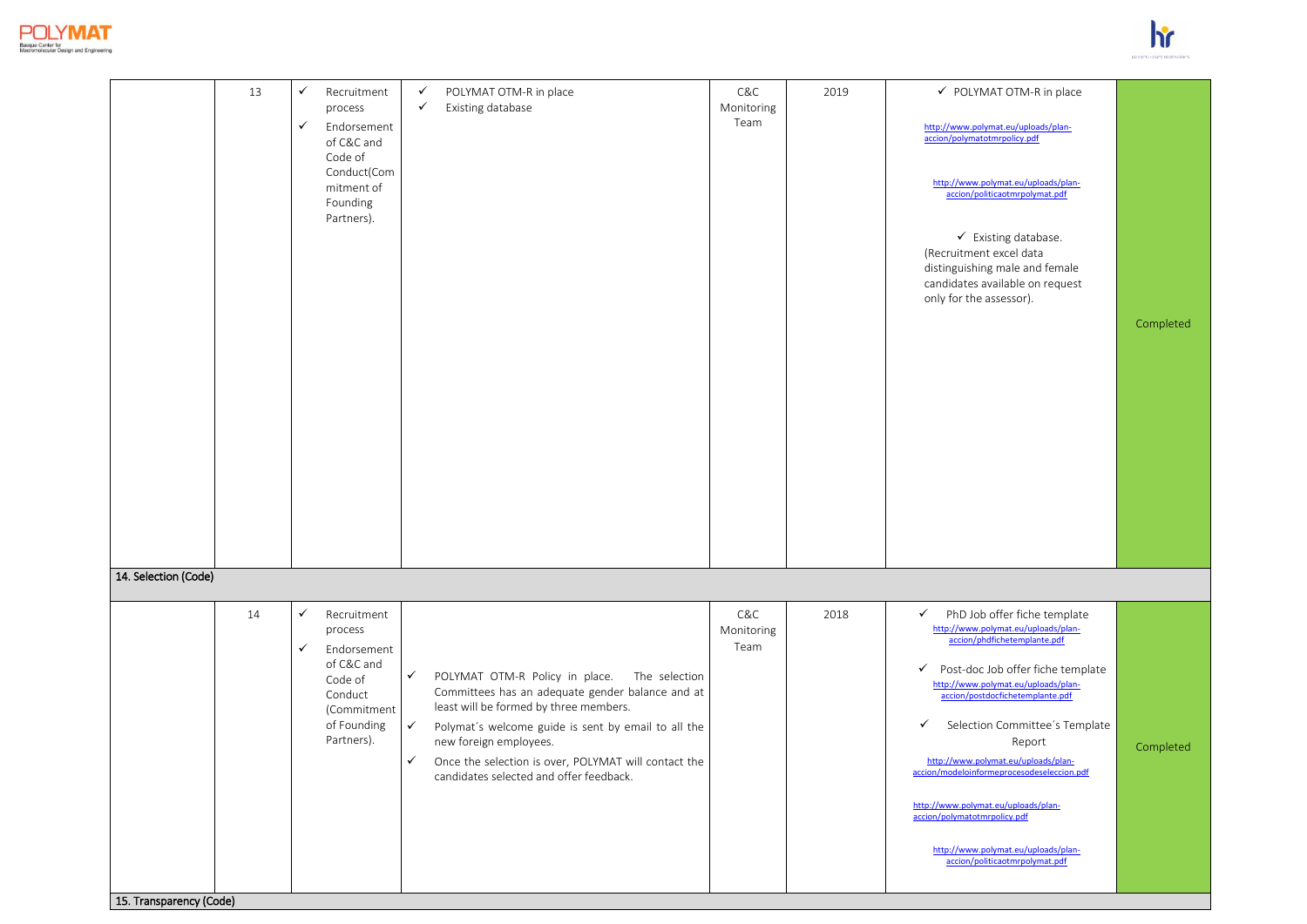



|                                               | 15 | ✓<br>✓            | Recruitment<br>process<br>Endorsement<br>of C&C and<br>Code of<br>Conduct<br>(Commitment √<br>of Founding<br>Partners). | $\checkmark$<br>$\checkmark$<br>$\checkmark$ | POLYMAT OTM-R in place. The selection Committees<br>has an adequate gender balance and at least will be<br>formed by three members.<br>Polymat's welcome guide is sent by email to all the<br>new foreign employees.<br>Once the selection is over, POLYMAT will contact the<br>candidates selected and offer feedback.<br>POLYMAT OTM-R policy about selection processes to<br>be communicated publicly | C&C<br>Monitoring<br>Team | 2020 | PhD Job offer fiche template<br>$\checkmark$<br>http://www.polymat.eu/uploads/plan-<br>accion/phdfichetemplante.pdf<br>Post-doc Job offer fiche template<br>$\checkmark$<br>http://www.polymat.eu/uploads/plan-<br>accion/postdocfichetemplante.pdf<br>$\checkmark$<br>Selection Committee's Template<br>Report<br>http://www.polymat.eu/uploads/plan-<br>accion/modeloinformeprocesodeseleccion.pdf<br>POLYMAT Welcome guide<br>✓<br>http://www.polymat.eu/uploads/plan-<br>accion/welcomeguide.pdf<br>http://www.polymat.eu/uploads/plan-<br>accion/polymatotmrpolicy.pdf<br>http://www.polymat.eu/uploads/plan-<br>accion/politicaotmrpolymat.pdf | In Progress |
|-----------------------------------------------|----|-------------------|-------------------------------------------------------------------------------------------------------------------------|----------------------------------------------|----------------------------------------------------------------------------------------------------------------------------------------------------------------------------------------------------------------------------------------------------------------------------------------------------------------------------------------------------------------------------------------------------------|---------------------------|------|------------------------------------------------------------------------------------------------------------------------------------------------------------------------------------------------------------------------------------------------------------------------------------------------------------------------------------------------------------------------------------------------------------------------------------------------------------------------------------------------------------------------------------------------------------------------------------------------------------------------------------------------------|-------------|
| 16. Judging merit (Code)                      |    |                   |                                                                                                                         |                                              |                                                                                                                                                                                                                                                                                                                                                                                                          |                           |      |                                                                                                                                                                                                                                                                                                                                                                                                                                                                                                                                                                                                                                                      |             |
|                                               | 16 | $\checkmark$<br>✓ | Recruitment<br>process<br>Endorsement<br>of C&C<br>(Commitment<br>of Founding<br>Partners).                             | ✓<br>$\checkmark$                            | The selection Committee evaluates the whole range<br>of experience of the candidates, their potential,<br>creativity and level of independence.<br>POLYMAT OTM-R in place. The selection Committees<br>has an adequate gender balance and at least will be<br>formed by three members.                                                                                                                   | C&C<br>Monitoring<br>Team | 2018 | ✓<br>Selection Committee's Template<br>Report<br>http://www.polymat.eu/uploads/plan-<br>accion/selectioncommitteereport.pdf<br>http://www.polymat.eu/uploads/plan-<br>accion/polymatotmrpolicy.pdf<br>http://www.polymat.eu/uploads/plan-<br>accion/politicaotmrpolymat.pdf                                                                                                                                                                                                                                                                                                                                                                          | Completed   |
| 18. Recognition of mobility experience (Code) |    |                   |                                                                                                                         |                                              |                                                                                                                                                                                                                                                                                                                                                                                                          |                           |      |                                                                                                                                                                                                                                                                                                                                                                                                                                                                                                                                                                                                                                                      |             |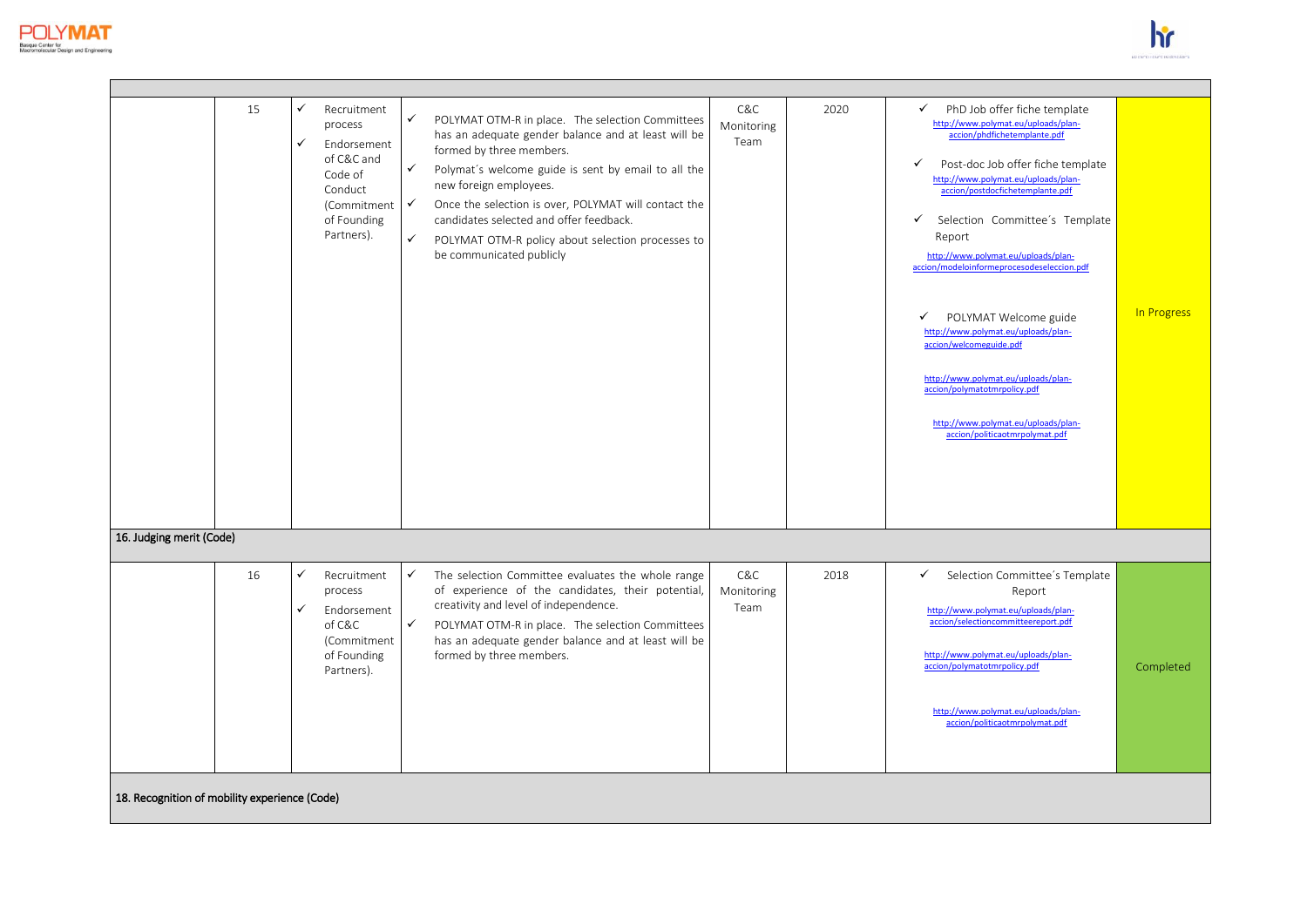



|                                      | 18 |   | Recruitment<br>process<br>Endorsement<br>of C&C<br>(Commitment<br>of Founding<br>Partners). | $\checkmark$<br>$\checkmark$ | The selection Committee evaluates the whole range<br>of experience of the candidates, mobility experience,<br>their potential, creativity and level of independence.<br>POLYMAT OTM-R in place. The selection Committees<br>has an adequate gender balance and at least will be<br>formed by three members.                                                                                                                                                                                                                                                                                                                                                                                                                                                                                                      | C&C<br>Monitoring<br>Team | 2018 | Selection Committee's Template<br>✓<br>Report<br>http://www.polymat.eu/uploads/plan-<br>accion/modeloinformeprocesodeseleccion.pdf<br>http://www.polymat.eu/uploads/plan-<br>accion/polymatotmrpolicy.pdf<br>http://www.polymat.eu/uploads/plan-<br>accion/politicaotmrpolymat.pdf | Completed   |
|--------------------------------------|----|---|---------------------------------------------------------------------------------------------|------------------------------|------------------------------------------------------------------------------------------------------------------------------------------------------------------------------------------------------------------------------------------------------------------------------------------------------------------------------------------------------------------------------------------------------------------------------------------------------------------------------------------------------------------------------------------------------------------------------------------------------------------------------------------------------------------------------------------------------------------------------------------------------------------------------------------------------------------|---------------------------|------|------------------------------------------------------------------------------------------------------------------------------------------------------------------------------------------------------------------------------------------------------------------------------------|-------------|
| 21. Postdoctoral appointments (Code) |    |   |                                                                                             |                              |                                                                                                                                                                                                                                                                                                                                                                                                                                                                                                                                                                                                                                                                                                                                                                                                                  |                           |      |                                                                                                                                                                                                                                                                                    |             |
|                                      | 21 | ✓ | Recruitment<br>process<br>Endorsement<br>of C&C<br>(Commitment<br>of Founding<br>Partners). |                              | The selection<br>POLYMAT OTM-R in place.<br>Committees has an adequate gender balance and<br>at least will be formed by three members.<br>Position Call ad will be generated for each selection<br>process. They will include all the relevant data and<br>requirements of the post and will be posted in<br>different links (included Euraxess) and social<br>networks.<br>The selection Committee evaluates the whole<br>range of experience of the candidates, their<br>potential, creativity and level of independence<br>R2 Researchers have already responsibilities<br>concerning PhD students, participation in European<br>projects In any case; Improvement of their skills<br>can be developed.<br>2020 Research career event to be shared with<br>researchers regarding future career possibilities. | C&C<br>Monitoring<br>Team | 2020 | Selection Committee's Template<br>✓<br>Report<br>http://www.polymat.eu/uploads/plan-<br>accion/modeloinformeprocesodeseleccion.pdf<br>http://www.polymat.eu/uploads/plan-<br>accion/polymatotmrpolicy.pdf<br>http://www.polymat.eu/uploads/plan-<br>accion/politicaotmrpolymat.pdf | In progress |

III. Working conditions and social security

| Relevant Legislation<br>Category C&C | C&C<br>Principles | <b>Existing Institutional</b><br>rules and/or<br>practices | <b>Actions required</b> | Responsible | Implementation<br>Due date | Indicators/evidence | <b>Status</b> |  |  |  |
|--------------------------------------|-------------------|------------------------------------------------------------|-------------------------|-------------|----------------------------|---------------------|---------------|--|--|--|
| 22. Recognition of the profession    |                   |                                                            |                         |             |                            |                     |               |  |  |  |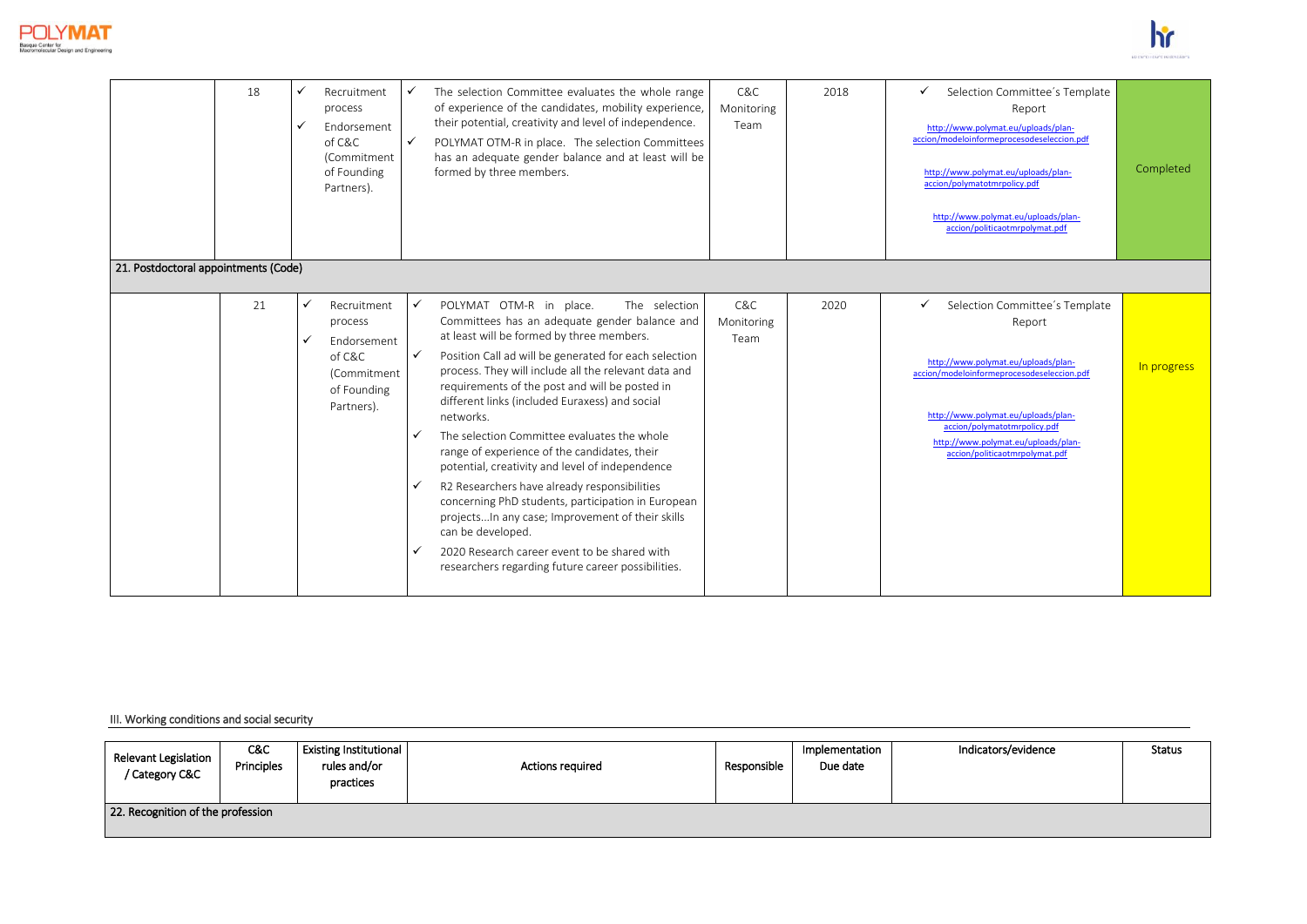



| Statute of<br>Worker's<br>rights. |  | ✓ | of C&C<br>(Commitment<br>of Founding<br>Partners).<br>Polymat's<br>mission,<br>vision | $\checkmark$<br>$\checkmark$ | unanimously agreed to approve the organisation and<br>management model - criminal risk prevention manual<br>- designed and prepared for the entity in accordance<br>with article 31 bis, which includes the following<br>documentation, also unanimously approved,<br>including the necessary control measures:<br>a/ Code of Ethics.<br>b/ Acceptable use of IT resources policy.<br>c/ Policy for Risk Management of Fraud, Bribery and<br>Corruption.<br>d/ Ethical- Grievance Channel.<br>e/ Disciplinary regime.<br>Training and Dissemination to the Staff June 2018.<br>On March 21st 2019 the Board of Trustees<br>unanimously approved the New Policies of Respect<br>for People and adherence of suppliers to the<br>POLYMAT Compliance model, also agreeing its<br>implementation and dissemination) | Monitoring<br>Team |  | ✓<br>✓<br>$\checkmark$<br>$\checkmark$<br>$\checkmark$ | documents by POLYMAT'S Board<br>(Certificates signed available on<br>request only for the assessor).<br>Training Sessions about HR Logo and<br>Compliance given to all the Staff June<br>2018 (Registry Document signed by<br>the Staff available on request only for<br>the assessor).<br>http://www.polymat.eu/uploads/plan-<br>accion/trainingsessionsip2017.pdf<br>An Ethical-Grievance Channel created<br>and published on the web site<br>(canaletico@polymat.eu)<br>http://www.polymat.eu/en/ethical-channel<br>In 2017, a Compliance Officer<br>Appointed.<br>(Certificates signed available on<br>request only for the assessor).<br>Compliance documents published on<br>the intranet.<br>http://www.polymat.eu/uploads/plan-<br>accion/acceptableuseofitresources.pdf<br>http://www.polymat.eu/uploads/plan-<br>accion/codeofethics.pdf<br>http://www.polymat.eu/uploads/plan-<br>accion/crimerskassessmentreport.pdf<br>http://www.polymat.eu/uploads/plan-<br>accion/criminalriskpreventionmanual.pdf<br>http://www.polymat.eu/uploads/plan-<br>accion/ethicschanel.pdf<br>http://www.polymat.eu/uploads/plan-<br>accion/modelofirmacetico.pdf<br>http://www.polymat.eu/uploads/plan-<br>action/policyforfraud,briberyandcorruption.pdf<br>March 21st 2019 the Board of<br>Trustees unanimously approved the<br>New Policies of Respect for People<br>and adherence of suppliers to the<br>POLYMAT Compliance model<br>(Certificates signed available on<br>request only for the assessor).<br>http://www.polymat.eu/uploads/plan-<br>accion/policyonrespectforpeople.pdf | Completed |
|-----------------------------------|--|---|---------------------------------------------------------------------------------------|------------------------------|-----------------------------------------------------------------------------------------------------------------------------------------------------------------------------------------------------------------------------------------------------------------------------------------------------------------------------------------------------------------------------------------------------------------------------------------------------------------------------------------------------------------------------------------------------------------------------------------------------------------------------------------------------------------------------------------------------------------------------------------------------------------------------------------------------------------|--------------------|--|--------------------------------------------------------|----------------------------------------------------------------------------------------------------------------------------------------------------------------------------------------------------------------------------------------------------------------------------------------------------------------------------------------------------------------------------------------------------------------------------------------------------------------------------------------------------------------------------------------------------------------------------------------------------------------------------------------------------------------------------------------------------------------------------------------------------------------------------------------------------------------------------------------------------------------------------------------------------------------------------------------------------------------------------------------------------------------------------------------------------------------------------------------------------------------------------------------------------------------------------------------------------------------------------------------------------------------------------------------------------------------------------------------------------------------------------------------------------------------------------------------------------------------------------------------------------------------------------------------------------------------------------------------|-----------|
|-----------------------------------|--|---|---------------------------------------------------------------------------------------|------------------------------|-----------------------------------------------------------------------------------------------------------------------------------------------------------------------------------------------------------------------------------------------------------------------------------------------------------------------------------------------------------------------------------------------------------------------------------------------------------------------------------------------------------------------------------------------------------------------------------------------------------------------------------------------------------------------------------------------------------------------------------------------------------------------------------------------------------------|--------------------|--|--------------------------------------------------------|----------------------------------------------------------------------------------------------------------------------------------------------------------------------------------------------------------------------------------------------------------------------------------------------------------------------------------------------------------------------------------------------------------------------------------------------------------------------------------------------------------------------------------------------------------------------------------------------------------------------------------------------------------------------------------------------------------------------------------------------------------------------------------------------------------------------------------------------------------------------------------------------------------------------------------------------------------------------------------------------------------------------------------------------------------------------------------------------------------------------------------------------------------------------------------------------------------------------------------------------------------------------------------------------------------------------------------------------------------------------------------------------------------------------------------------------------------------------------------------------------------------------------------------------------------------------------------------|-----------|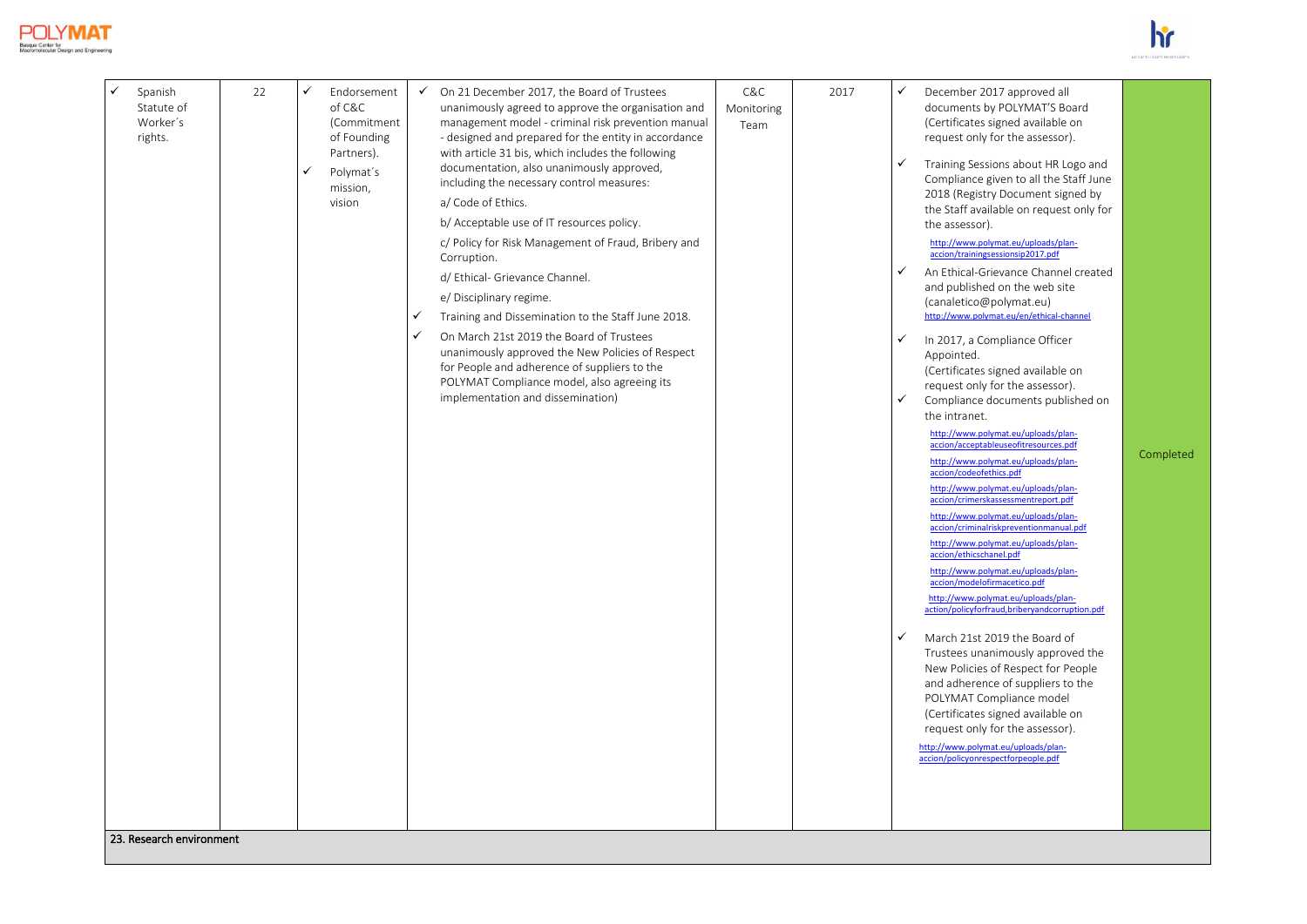



| Spanish Risk<br>Prevention Law | ✓<br>Polymat's<br>mission, vision<br>& values<br><b>Annual Risk</b><br>✓<br>Prevention Plan<br>✓<br>Risk lab audits<br>✓<br>External<br>specialized risk<br>prevention<br>advice (IMQ)<br>✓<br>Facilities<br>maintenance<br>Plan<br>✓<br>Polymat's<br>mission, vision<br>&values | $\checkmark$ On 21 December 2017, the Board of Trustees<br>unanimously agreed to approve the organization<br>and management model - criminal risk<br>prevention manual - designed and prepared for<br>the entity in accordance with article 31 bis, which<br>includes the following documentation, also<br>unanimously approved, including the necessary<br>control measures:<br>a/ Code of Ethics.<br>b/ Acceptable use of IT resources policy.<br>c/ Policy for Risk Management of Fraud, Bribery<br>and Corruption.<br>d/ Ethical-Grievance Channel.<br>e/ Disciplinary regime.<br>$\checkmark$<br>On March 21st 2019 the Board of Trustees<br>unanimously approved the New Policies of<br>Respect for People and adherence of suppliers to<br>the POLYMAT Compliance model, also agreeing<br>its implementation and dissemination | <b>C&amp;C Monitoring</b><br>Team | 2017 | ✓<br>December 2017 approved all<br>documents by POLYMAT'S Board<br>(Certificates signed available on<br>request only for the assessor).<br>$\checkmark$<br>Training Sessions about HR Logo and<br>Compliance given to all the Staff June<br>2018<br>(Registry Document signed by the<br>Staff available on request only for<br>the assessor).<br>http://www.polymat.eu/uploads/plan-<br>accion/trainingsessionsip2017.pdf<br>$\checkmark$<br>An Ethical-Grievance Channel created<br>and published on the web site<br>(canaletico@polymat.eu)<br>http://www.polymat.eu/en/ethical-channel<br>$\checkmark$<br>In 2017, a Compliance Officer<br>Appointed.<br>(Certificates signed available on<br>request only for the assessor).<br>Compliance documents published on<br>$\checkmark$<br>the intranet.<br>http://www.polymat.eu/uploads/plan-<br>accion/acceptableuseofitresources.pdf<br>http://www.polymat.eu/uploads/plan-<br>accion/codeofethics.pdf<br>http://www.polymat.eu/uploads/plan-<br>accion/crimerskassessmentreport.pdf<br>http://www.polymat.eu/uploads/plan-<br>accion/criminalriskpreventionmanual.pdf<br>http://www.polymat.eu/uploads/plan-<br>accion/ethicschanel.pdf<br>http://www.polymat.eu/uploads/plan-<br>accion/modelofirmacetico.pdf<br>http://www.polymat.eu/uploads/plan-<br>action/policyforfraud,briberyandcorruption.pdf<br>$\checkmark$<br>March 21st 2019 the Board of<br>Trustees unanimously approved the<br>New Policies of Respect for People<br>and adherence of suppliers to the<br>POLYMAT Compliance model<br>(Certificates signed available on<br>request only for the assessor).<br>http://www.polymat.eu/uploads/plan-<br>accion/policyonrespectforpeople.pdf | Completed |
|--------------------------------|----------------------------------------------------------------------------------------------------------------------------------------------------------------------------------------------------------------------------------------------------------------------------------|---------------------------------------------------------------------------------------------------------------------------------------------------------------------------------------------------------------------------------------------------------------------------------------------------------------------------------------------------------------------------------------------------------------------------------------------------------------------------------------------------------------------------------------------------------------------------------------------------------------------------------------------------------------------------------------------------------------------------------------------------------------------------------------------------------------------------------------|-----------------------------------|------|--------------------------------------------------------------------------------------------------------------------------------------------------------------------------------------------------------------------------------------------------------------------------------------------------------------------------------------------------------------------------------------------------------------------------------------------------------------------------------------------------------------------------------------------------------------------------------------------------------------------------------------------------------------------------------------------------------------------------------------------------------------------------------------------------------------------------------------------------------------------------------------------------------------------------------------------------------------------------------------------------------------------------------------------------------------------------------------------------------------------------------------------------------------------------------------------------------------------------------------------------------------------------------------------------------------------------------------------------------------------------------------------------------------------------------------------------------------------------------------------------------------------------------------------------------------------------------------------------------------------------------------------------------------------------------------------------------------|-----------|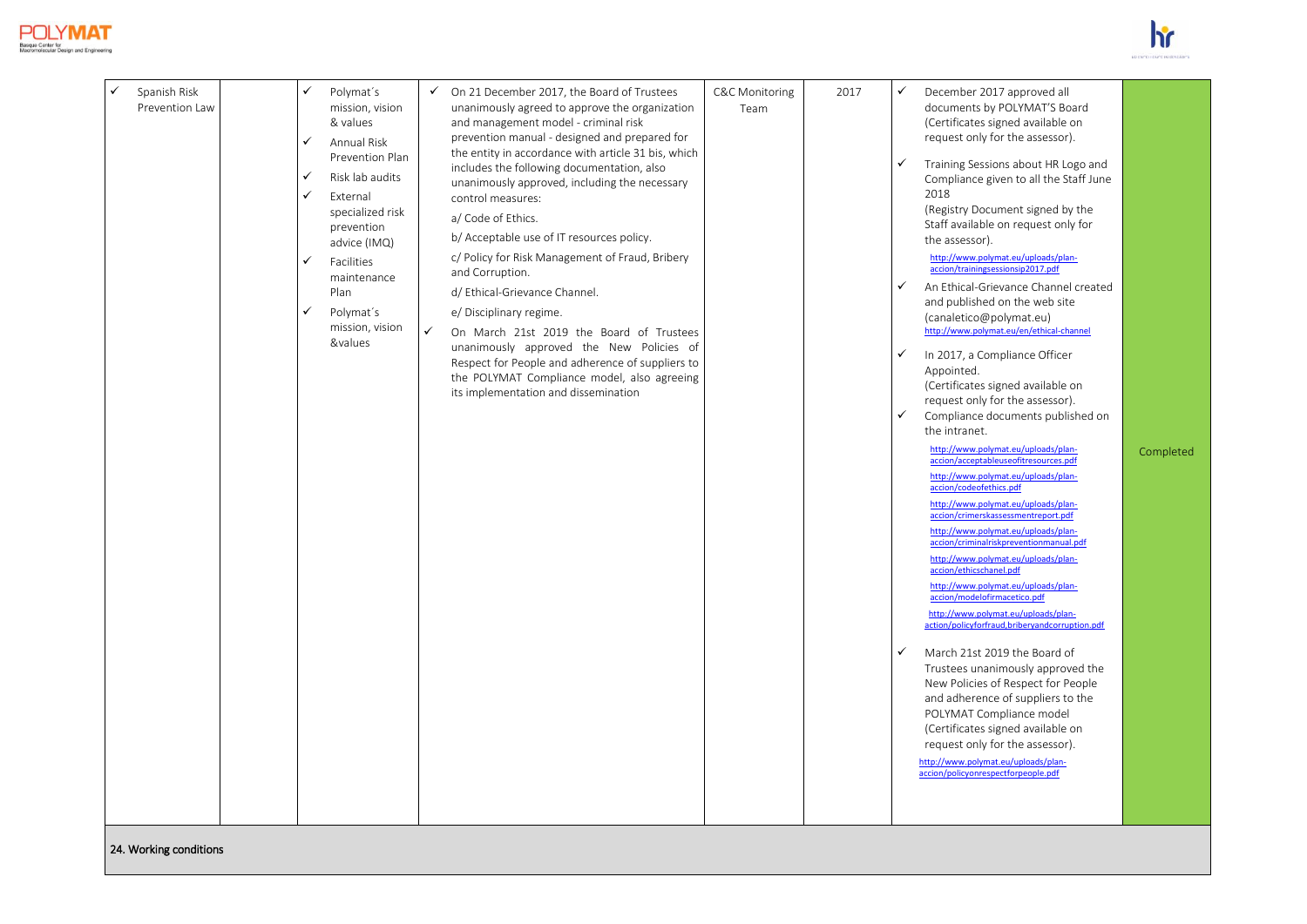



| Spanish<br>Statute of<br>Worker's<br>rights. | 24 | Reduction<br>working hours<br>option due to<br>child care.<br>Permission days<br>due to child or<br>relatives illness.<br>Option for<br>leave. | ✔<br>$\checkmark$ | Gender Equality Committee created<br>Conciliations measures analyzed<br>2020 Conciliations measures need to be approved<br>and communicated to all staff | C&C<br>Monitoring<br>Team<br>Gender<br>Equality<br>Committee | 2020 | Gender Equality meetings (Minutes<br>report)<br>(Minutes report available on request<br>only for the assessor)<br>List of conciliations measures<br>http://www.polymat.eu/uploads/plan-<br>accion/Anexo Inventario medidas BK.pdf | In Progress |
|----------------------------------------------|----|------------------------------------------------------------------------------------------------------------------------------------------------|-------------------|----------------------------------------------------------------------------------------------------------------------------------------------------------|--------------------------------------------------------------|------|-----------------------------------------------------------------------------------------------------------------------------------------------------------------------------------------------------------------------------------|-------------|
| 26. Funding and salaries                     |    |                                                                                                                                                |                   |                                                                                                                                                          |                                                              |      |                                                                                                                                                                                                                                   |             |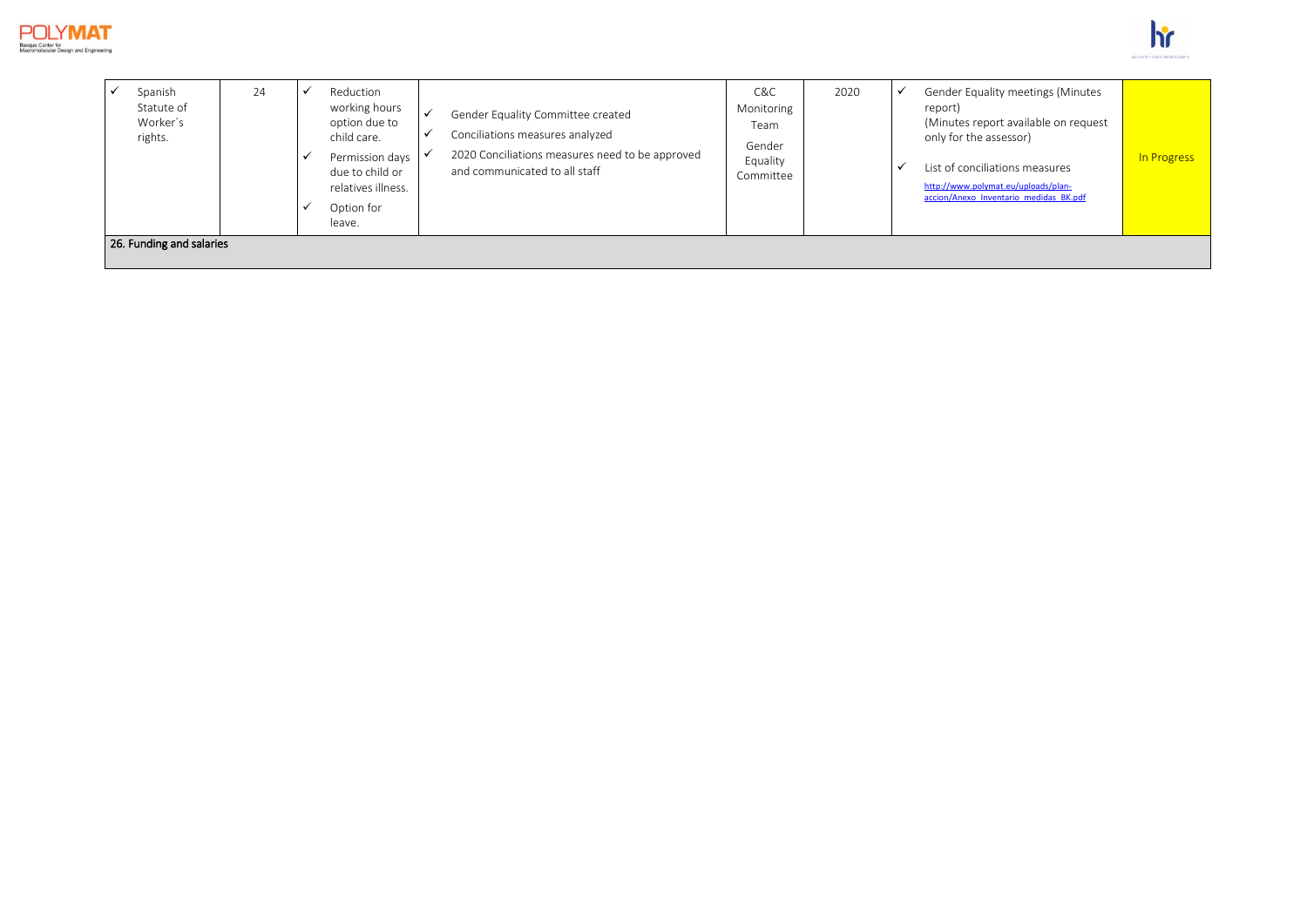

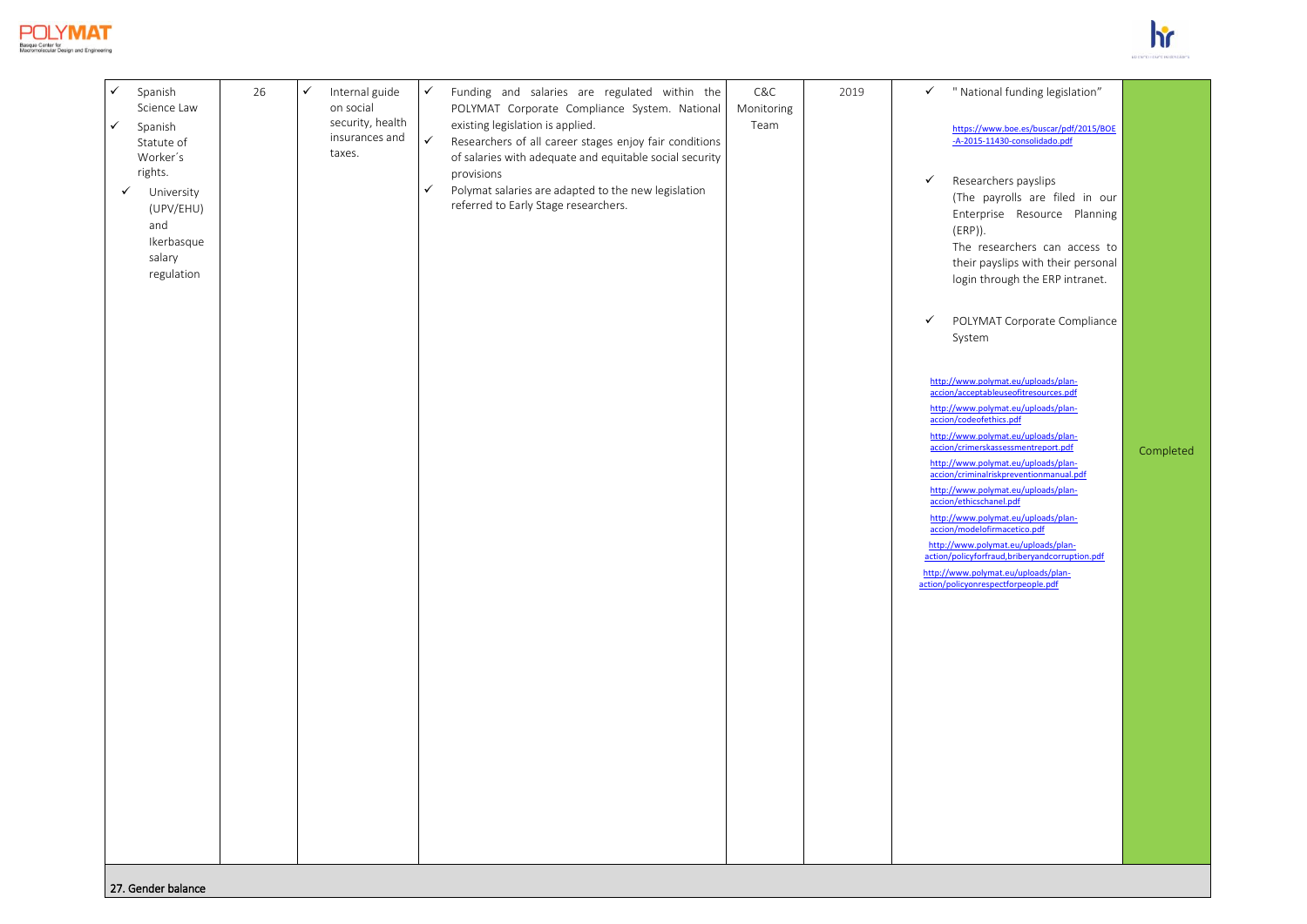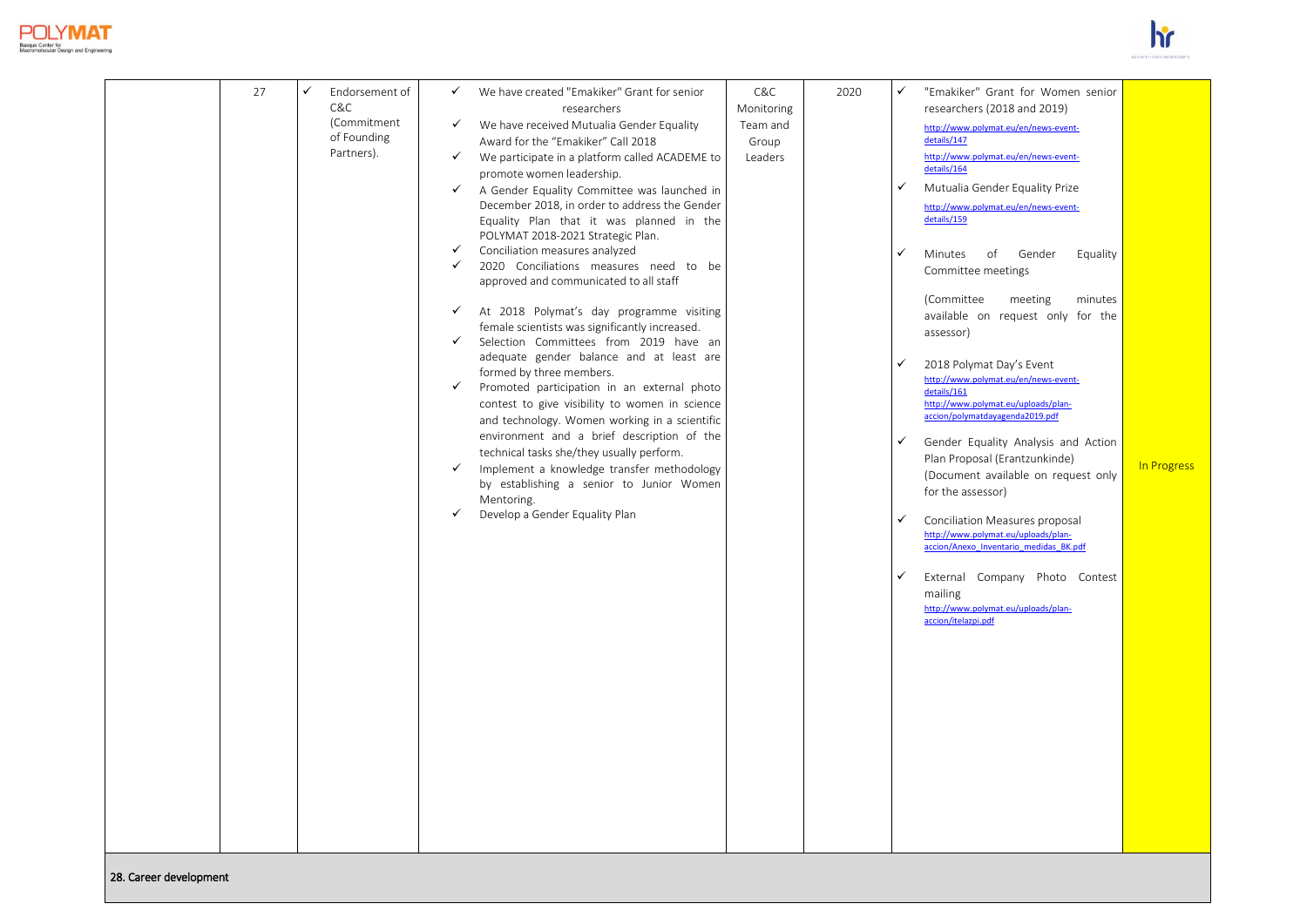

|                             | 28 | ✓<br>✓<br>$\checkmark$ | <b>Annual Training</b><br>activities.<br>Group Leaders<br>role as people<br>developers.<br>Polymat's values<br>relative to<br>commitment in<br>people<br>development<br>✓<br>Endorsement<br>of C&C<br>(Commitment<br>of Founding<br>Partners). | ✓<br>$\checkmark$<br>$\checkmark$<br>$\checkmark$                            | Internal Training Ip Role as a leaders (May 2017)<br>R2 Researchers have already responsibilities<br>concerning PhD students, participation in European<br>projects In any case; Improvement of their skills can<br>be developed.<br>2020 Research career event to be shared with<br>researchers regarding future career possibilities.<br>2020 Specific training for group leaders in order for<br>them to acquire management and coaching skills in<br>order to reinforce the Group leader Role.                                                                                               | C&C<br>Monitoring<br>Team | 2020 | $\checkmark$                                                                           | <b>Training Courses</b>                                                                                                                                                                                                                                                                                                                                                                                                                                                                      | In Progress |
|-----------------------------|----|------------------------|------------------------------------------------------------------------------------------------------------------------------------------------------------------------------------------------------------------------------------------------|------------------------------------------------------------------------------|--------------------------------------------------------------------------------------------------------------------------------------------------------------------------------------------------------------------------------------------------------------------------------------------------------------------------------------------------------------------------------------------------------------------------------------------------------------------------------------------------------------------------------------------------------------------------------------------------|---------------------------|------|----------------------------------------------------------------------------------------|----------------------------------------------------------------------------------------------------------------------------------------------------------------------------------------------------------------------------------------------------------------------------------------------------------------------------------------------------------------------------------------------------------------------------------------------------------------------------------------------|-------------|
| 29. Value of mobility       |    |                        |                                                                                                                                                                                                                                                |                                                                              |                                                                                                                                                                                                                                                                                                                                                                                                                                                                                                                                                                                                  |                           |      |                                                                                        |                                                                                                                                                                                                                                                                                                                                                                                                                                                                                              |             |
|                             | 29 | ✓<br>✓<br>✓<br>✓       | Group Leader roll<br>as a career<br>developer.<br>Stays programs<br>Polymat's<br>mission, vision<br>&values.<br>Endorsement of<br>C&C<br>(Commitment of<br>Founding<br>Partners).                                                              | $\checkmark$<br>$\checkmark$                                                 | The Group leaders promote the M. Curie Rise<br>participation in order to enhance mobility.<br>Stays Programs to Deakin University (Australia) have<br>been developed                                                                                                                                                                                                                                                                                                                                                                                                                             | C&C<br>Monitoring<br>Team | 2019 | $\checkmark$<br>$\checkmark$<br>✓<br>$\checkmark$<br>$\checkmark$<br>✓<br>$\checkmark$ | International Cotutelle Thesis<br>M. Curie Rise Agreements<br>Deakin University Agreement<br>Agreement with Universidad<br>Simon Bolívar<br>Agreement with Stellenbosch<br>University (South Africa)<br>Agreement with University of<br>Beijing (China)<br>Agreement with "Instituto de<br>Desarrollo Tecnológico para la<br>Industria Química<br>(Universidad Nacional del<br>Litoral and CONICET),<br>Argentina<br>(All the agreements are available on<br>request only for the assessor). | Completed   |
| 30. Access to career advice |    |                        |                                                                                                                                                                                                                                                |                                                                              |                                                                                                                                                                                                                                                                                                                                                                                                                                                                                                                                                                                                  |                           |      |                                                                                        |                                                                                                                                                                                                                                                                                                                                                                                                                                                                                              |             |
|                             |    | $\checkmark$           | Group Leaders<br>role as Career<br>developers and<br>advisors.<br>Polymat's mission,<br>vision &values                                                                                                                                         | $\checkmark$<br>$\checkmark$<br>$\checkmark$<br>$\checkmark$<br>$\checkmark$ | Internal communications process for Dissemination of<br>job opportunities is established and it is promoted<br>through internal emails*<br>POLYMAT also encouraged the researchers in order<br>to participate at the REBECA mentoring program for<br>researchers willing to explore professional<br>alternatives with mentors working beyond academia<br>2020 External training on Job search and selection<br>processes focused to enterprises<br>2019-2020 organize a Group at LinkedIn for POLYMAT<br>Ex-Alumni.<br>2019-2021 Invite Ex-alumni to POLYMAT in order to<br>give a presentation. | C&C<br>Monitoring<br>Team | 2021 | $\checkmark$<br>✓                                                                      | Internal emails communicating<br>job opportunities (example)<br>http://www.polymat.eu/uploads/plan-<br>accion/Mails empresas.pdf<br>Email informing about the<br>REBECA mentoring program<br>http://www.polymat.eu/uploads/plan-<br>accion/rebeca.pdf                                                                                                                                                                                                                                        | In Progress |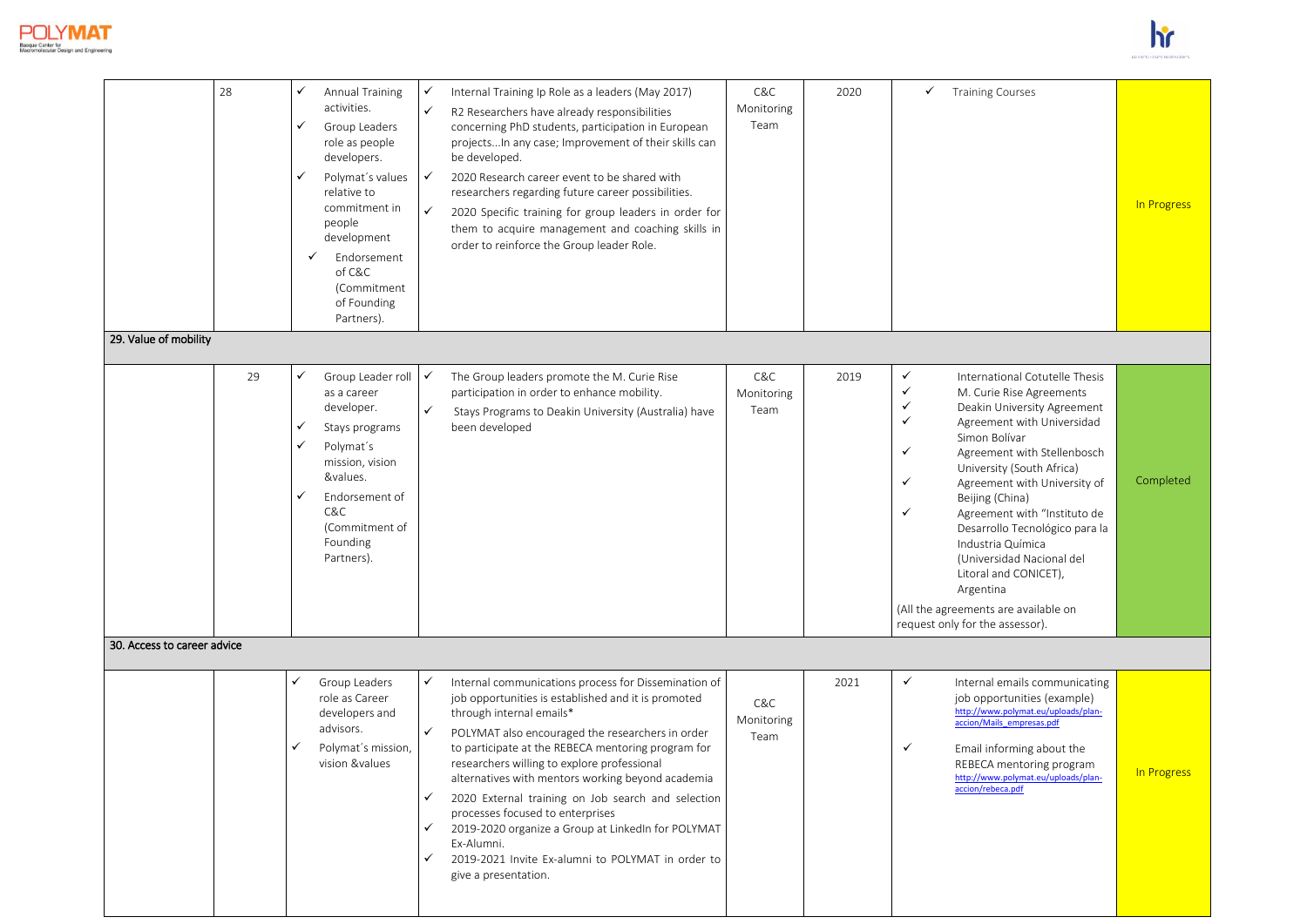$\blacksquare$ 



| 31. Intellectual Property Rights                                                                                                                                                                                                                               |                                                                                                                                                                                                                                                                                                                                                                                                                                                                                                                                                                                                                                                                                                                                                                                                                                                                                                                                                        |                                   |                                                                                                                                                                                                                                                                                                                                                                                                                                                                                                                                                                                                                                                                                                                                                                                                                                                                                                                                                                                                                                                                                                                                                                                                                                                                                                                                                                                                                                                                                                                                    |           |
|----------------------------------------------------------------------------------------------------------------------------------------------------------------------------------------------------------------------------------------------------------------|--------------------------------------------------------------------------------------------------------------------------------------------------------------------------------------------------------------------------------------------------------------------------------------------------------------------------------------------------------------------------------------------------------------------------------------------------------------------------------------------------------------------------------------------------------------------------------------------------------------------------------------------------------------------------------------------------------------------------------------------------------------------------------------------------------------------------------------------------------------------------------------------------------------------------------------------------------|-----------------------------------|------------------------------------------------------------------------------------------------------------------------------------------------------------------------------------------------------------------------------------------------------------------------------------------------------------------------------------------------------------------------------------------------------------------------------------------------------------------------------------------------------------------------------------------------------------------------------------------------------------------------------------------------------------------------------------------------------------------------------------------------------------------------------------------------------------------------------------------------------------------------------------------------------------------------------------------------------------------------------------------------------------------------------------------------------------------------------------------------------------------------------------------------------------------------------------------------------------------------------------------------------------------------------------------------------------------------------------------------------------------------------------------------------------------------------------------------------------------------------------------------------------------------------------|-----------|
| 31<br>$\checkmark$<br>$\checkmark$<br>Intellectual<br>Spanish<br>Intellectual<br>Property<br>protection<br>property Law<br>guideline.<br>$\checkmark$<br>Spanish Data<br>Protection<br>Contract clauses<br>✓<br>Law (LOPD)<br>✓<br>Collaboration<br>agreements | On 21 December 2017, the Board of Trustees<br>$\checkmark$<br>unanimously agreed to approve the organization and<br>management model - criminal risk prevention manual -<br>designed and prepared for the entity in accordance<br>with article 31 bis, which includes the following<br>documentation, also unanimously approved, including<br>the necessary control measures:<br>a/ Code of Ethics.<br>b/ Acceptable use of IT resources policy.<br>c/ Policy for Risk Management of Fraud, Bribery and<br>Corruption.<br>d/ Ethical-Grievance Channel.<br>$\checkmark$ e/ Disciplinary regime.<br>✓<br>On March 21st 2019 the Board of Trustees unanimously<br>approved the New Policies of Respect for People and<br>adherence of suppliers to the POLYMAT Compliance<br>model, also agreeing its implementation and<br>dissemination<br>✓<br>Training in general aspects such as IPR or writing<br>scientific articles organized by the University. | C&C<br>2018<br>Monitoring<br>Team | ✓<br>University IPR Training Courses<br>https://www.ehu.eus/es/web/enpresa/paten<br>teak<br>$\checkmark$<br>December 2017 approved all<br>documents by POLYMAT'S Board<br>(Certificates signed available on<br>request only for the assessor).<br>Training Sessions about HR Logo<br>$\checkmark$<br>and Compliance given to all the<br>Staff June 2018 (Registry<br>Document signed by the Staff<br>available on request only for the<br>assessor).<br>http://www.polymat.eu/uploads/plan-<br>accion/trainingsessionsip2017.pdf<br>$\checkmark$<br>An Ethical-Grievance Channel<br>created and published on the web<br>site (canaletico@polymat.eu)<br>http://www.polymat.eu/en/ethical-channel<br>A Compliance Officer Appointed.<br>$\checkmark$<br>(Certificates signed available on<br>request only for the assessor).<br>$\checkmark$<br>Compliance documents published<br>on the intranet<br>http://www.polymat.eu/uploads/plan-<br>accion/acceptableuseofitresources.pdf<br>http://www.polymat.eu/uploads/plan-<br>accion/codeofethics.pdf<br>http://www.polymat.eu/uploads/plan-<br>accion/crimerskassessmentreport.pdf<br>http://www.polymat.eu/uploads/plan-<br>accion/criminalriskpreventionmanual.pdf<br>http://www.polymat.eu/uploads/plan-<br>accion/ethicschanel.pdf<br>http://www.polymat.eu/uploads/plan-<br>accion/modelofirmacetico.pdf<br>http://www.polymat.eu/uploads/plan-<br>action/policyforfraud,briberyandcorruption.pdf<br>http://www.polymat.eu/uploads/plan-<br>accion/policyonrespectforpeople.pdf | Completed |
| 33. Teaching                                                                                                                                                                                                                                                   |                                                                                                                                                                                                                                                                                                                                                                                                                                                                                                                                                                                                                                                                                                                                                                                                                                                                                                                                                        |                                   |                                                                                                                                                                                                                                                                                                                                                                                                                                                                                                                                                                                                                                                                                                                                                                                                                                                                                                                                                                                                                                                                                                                                                                                                                                                                                                                                                                                                                                                                                                                                    |           |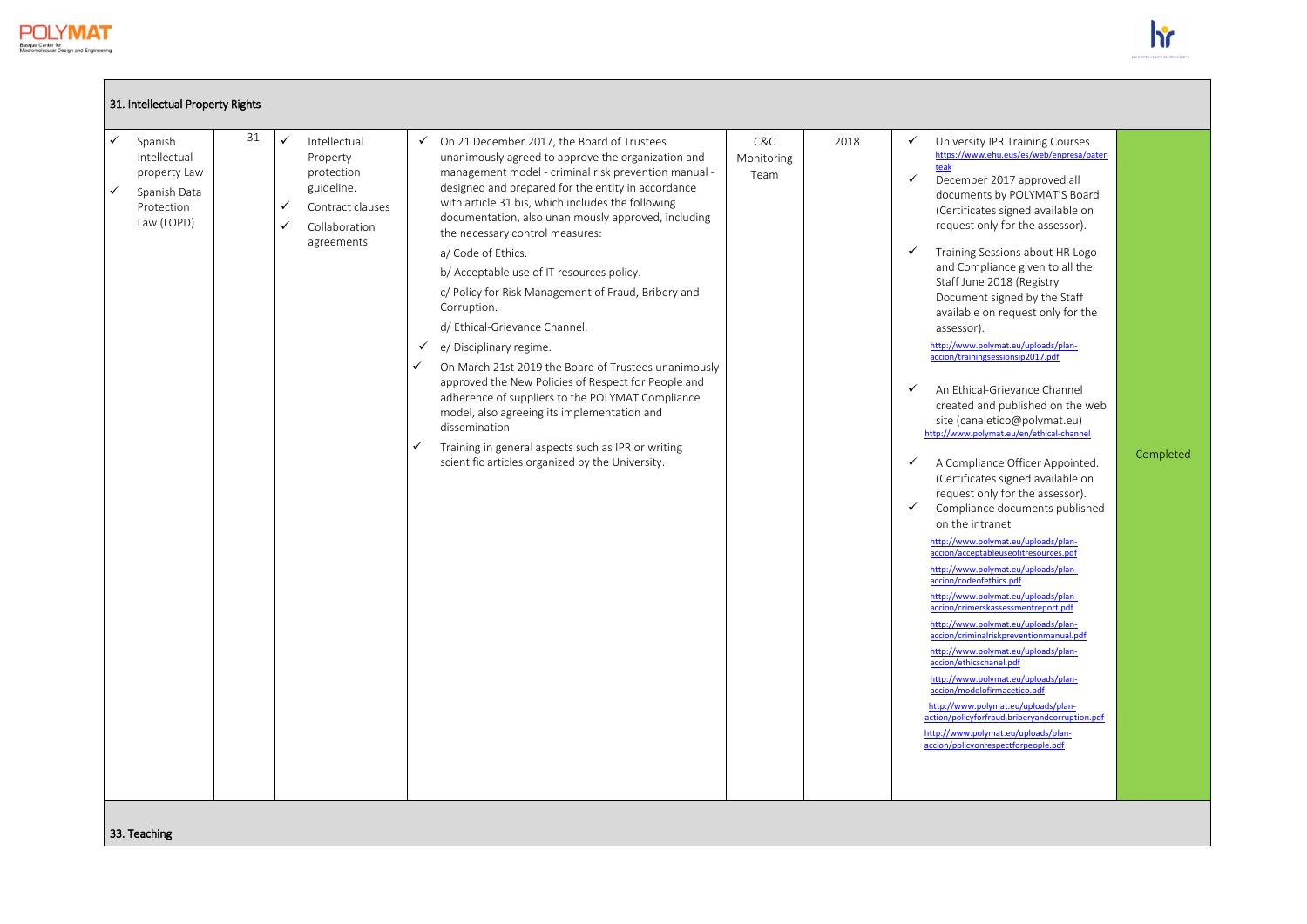



|                                                          | 33 | ✓<br>✓            | Endorsement of<br>C&C<br>(Commitment of<br>Founding<br>Partners).<br>Polymat's mission, v<br>vision &values                                            | $\checkmark$<br>$\checkmark$ | More development on Scientific Internal training<br>program opportunities<br>Periodically POLYMAT organizes training regarding<br>"How to make presentations" that are tested in the<br>weekly seminars.<br>Researchers are involved in Master Program teaching.                                                                                                                                                                                                                                                                                                                                                                                                                                                                                        | C&C<br>Monitoring<br>Team | 2019 | ✔ Polymat weekly seminar series<br>program<br>http://www.polymat.eu/uploads/plan-<br>accion/seminariospolymat2019.pdf<br>Polymat's day program<br>http://www.polymat.eu/uploads/plan-<br>accion/polymatdayagenda2018.pdf<br>Master program teaching<br>https://www.ehu.eus/es/web/master/maste<br>r-quimica-polimeros                                                                                      | Completed |
|----------------------------------------------------------|----|-------------------|--------------------------------------------------------------------------------------------------------------------------------------------------------|------------------------------|---------------------------------------------------------------------------------------------------------------------------------------------------------------------------------------------------------------------------------------------------------------------------------------------------------------------------------------------------------------------------------------------------------------------------------------------------------------------------------------------------------------------------------------------------------------------------------------------------------------------------------------------------------------------------------------------------------------------------------------------------------|---------------------------|------|------------------------------------------------------------------------------------------------------------------------------------------------------------------------------------------------------------------------------------------------------------------------------------------------------------------------------------------------------------------------------------------------------------|-----------|
| 34. Complains/ appeals                                   |    |                   |                                                                                                                                                        |                              |                                                                                                                                                                                                                                                                                                                                                                                                                                                                                                                                                                                                                                                                                                                                                         |                           |      |                                                                                                                                                                                                                                                                                                                                                                                                            |           |
| Spanish Risk<br>✓                                        | 34 | ✓                 | Annual risk                                                                                                                                            | ✓                            | On 21 December 2017, the Board of Trustees                                                                                                                                                                                                                                                                                                                                                                                                                                                                                                                                                                                                                                                                                                              | C&C                       | 2018 | √Grievance and Solve Conflict                                                                                                                                                                                                                                                                                                                                                                              | Completed |
| Prevention<br>Law related<br>to<br>psychosocial<br>risks |    | ✓<br>$\checkmark$ | prevention plan<br><b>External advice</b><br>risk prevention<br>specialist (IMQ).<br>Endorsement of<br>C&C<br>(Commitment of<br>Founding<br>Partners). | ✓<br>✓                       | unanimously agreed to approve the organization and<br>management model - criminal risk prevention manual -<br>designed and prepared for the entity in accordance<br>with article 31 bis, which includes the following<br>documentation, also unanimously approved, including<br>the necessary control measures:<br>a/ Code of Ethics.<br>b/ Acceptable use of IT resources policy.<br>c/ Policy for Risk Management of Fraud, Bribery and<br>Corruption.<br>d/ Ethical-Grievance Channel.<br>e/ Disciplinary regime.<br>On March 21st 2019 the Board of Trustees unanimously<br>approved the New Policies of Respect for People and<br>adherence of suppliers to the POLYMAT Compliance<br>model, also agreeing its implementation and<br>dissemination | Monitoring<br>Team        |      | procedure<br>http://www.polymat.eu/uploads/plan-<br>accion/ethicschanel.pdf<br>✔ Fthical Channel created<br>http://www.polymat.eu/en/ethical-channel<br>√New Policies of Respect for<br>People<br>http://www.polymat.eu/uploads/plan-<br>accion/policyonrespectforpeople.pdf<br>√ Risk Prevention Annual Plan<br>http://www.polymat.eu/uploads/plan-<br>accion/201904riskpreventionmemorianualberc.<br>pdf |           |
| 35. Participation in decision-making bodies              |    |                   |                                                                                                                                                        |                              |                                                                                                                                                                                                                                                                                                                                                                                                                                                                                                                                                                                                                                                                                                                                                         |                           |      |                                                                                                                                                                                                                                                                                                                                                                                                            |           |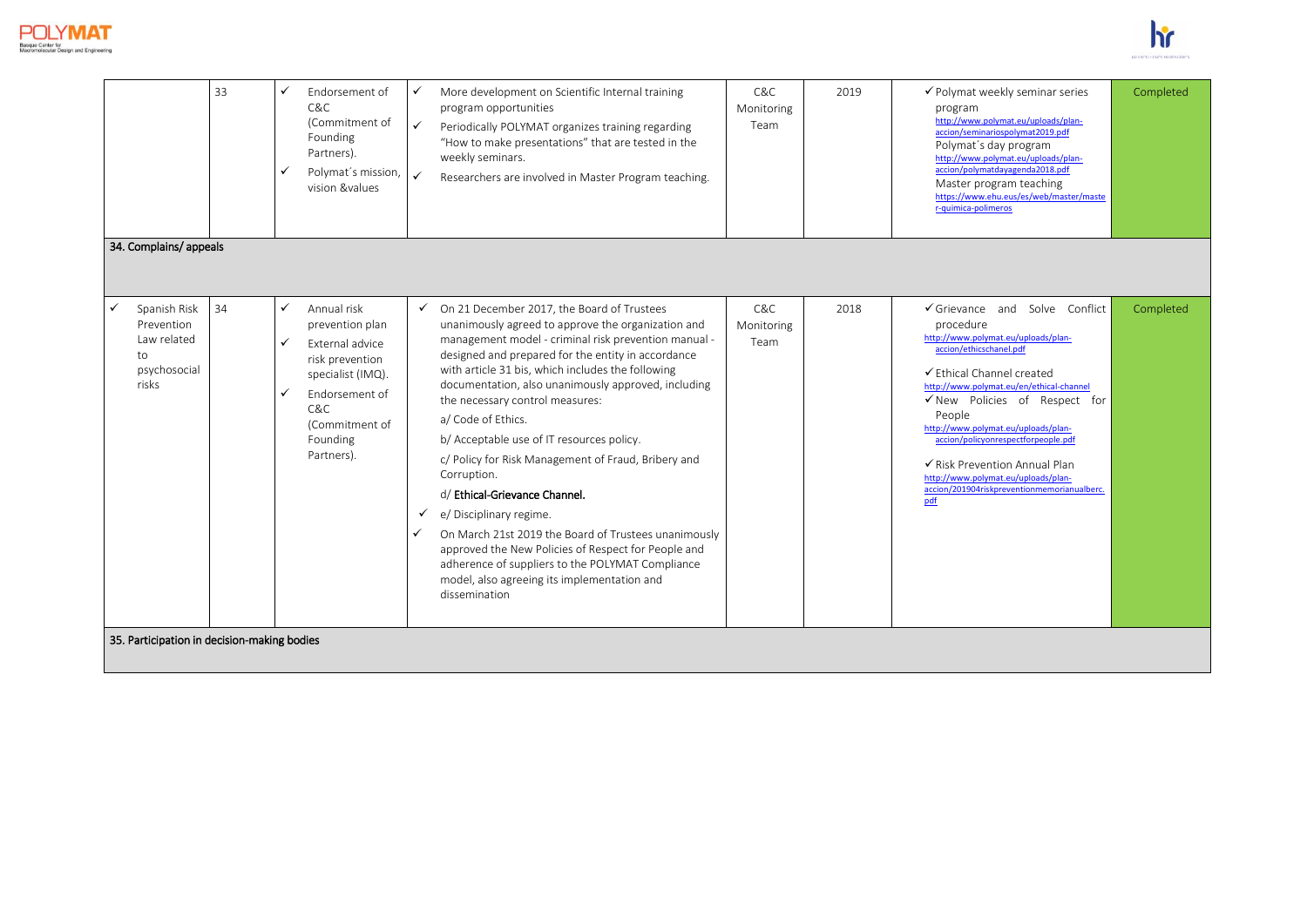



|  | Group Leaders<br>role as<br>representatives of<br>teams' needs.                                                |                             | Formalized the internal communication process for<br>general decisions regulated in the Corporate<br>Compliance System documents: Ethical Code, Ethical<br>Channel procedure.                                                                                                                                                                                                         | C&C<br>Monitoring<br>Team | 2019 | ✔ Charter and Code Monitoring<br>Team (Meeting minutes are<br>available on request only for the<br>assessor).                                                                                                                                                                                                                                                                                                                                                                                               | In Progress |
|--|----------------------------------------------------------------------------------------------------------------|-----------------------------|---------------------------------------------------------------------------------------------------------------------------------------------------------------------------------------------------------------------------------------------------------------------------------------------------------------------------------------------------------------------------------------|---------------------------|------|-------------------------------------------------------------------------------------------------------------------------------------------------------------------------------------------------------------------------------------------------------------------------------------------------------------------------------------------------------------------------------------------------------------------------------------------------------------------------------------------------------------|-------------|
|  | Open door<br>communication<br>philosophy.<br>Endorsement of<br>C&C<br>(Commitment of<br>Founding<br>Partners). | ✓<br>✓<br>$\checkmark$<br>✓ | 2018: C&C Monitoring Team created (R1,R2,R3 y R4<br>represented within the committee)<br>2019: Gender Equality Committee created (R1,R2,R3<br>y R4 represented within the committee)<br>2019: HR Action Plan evaluation Focus Group<br>organized: (R1,R2,R3 y R4 represented within the<br>committee)<br>October 2019: Survey for Polymat researchers<br>related to 40 C&C principles |                           |      | ✔ Focus Group meeting minutes<br>regarding<br>HRS4R<br>Polymat<br>execution plan.<br>(Meeting minutes are available<br>on request only for the assessor)<br>Template<br>for<br>Polymat<br>$\checkmark$ Survey<br>researchers related to 40 C&C<br>principles<br>https://docs.google.com/forms/d/e/1FAIpQLSc<br>XqSsJPqgp1qxyxlNckDxlZnZNrFlaESBkAmo9Q_n<br>wIBJ hA/viewform?c=0&w=1<br>Equality<br>Committee<br>$\checkmark$ Gender<br>(meeting minutes are available on<br>request only for the assessor). |             |

# IV. Training

| <b>Relevant Legistation</b><br>/ Category C&C | C&C<br>Principles | <b>Existing Institutional</b><br>rules and/or practices                                                                                                                                                              | <b>Actions required</b>                                                                                                                                                                                                                                                                 | Responsible               | Implementation<br>Due date | Indicators/evidence                                       | Status      |
|-----------------------------------------------|-------------------|----------------------------------------------------------------------------------------------------------------------------------------------------------------------------------------------------------------------|-----------------------------------------------------------------------------------------------------------------------------------------------------------------------------------------------------------------------------------------------------------------------------------------|---------------------------|----------------------------|-----------------------------------------------------------|-------------|
| 37. Supervision and managerial duties         |                   |                                                                                                                                                                                                                      |                                                                                                                                                                                                                                                                                         |                           |                            |                                                           |             |
|                                               |                   | Group Leader role<br>✓<br>related to Project<br>management and<br>careers<br>developers<br>Polymat's mission,<br>vision &values<br>Endorsement of<br>$\checkmark$<br>C&C<br>(Commitment of<br>Founding<br>Partners). | In 2020 a training should be implemented for R2<br>researchers to acquire management and coaching<br>skills.<br>2020 Specific training for group leaders in order for<br>$\checkmark$<br>them to acquire management and coaching skills in<br>order to reinforce the Group leader Role. | C&C<br>Monitoring<br>Team | 2020                       | Training courses and<br>$\checkmark$<br>Coaching sessions | In Progress |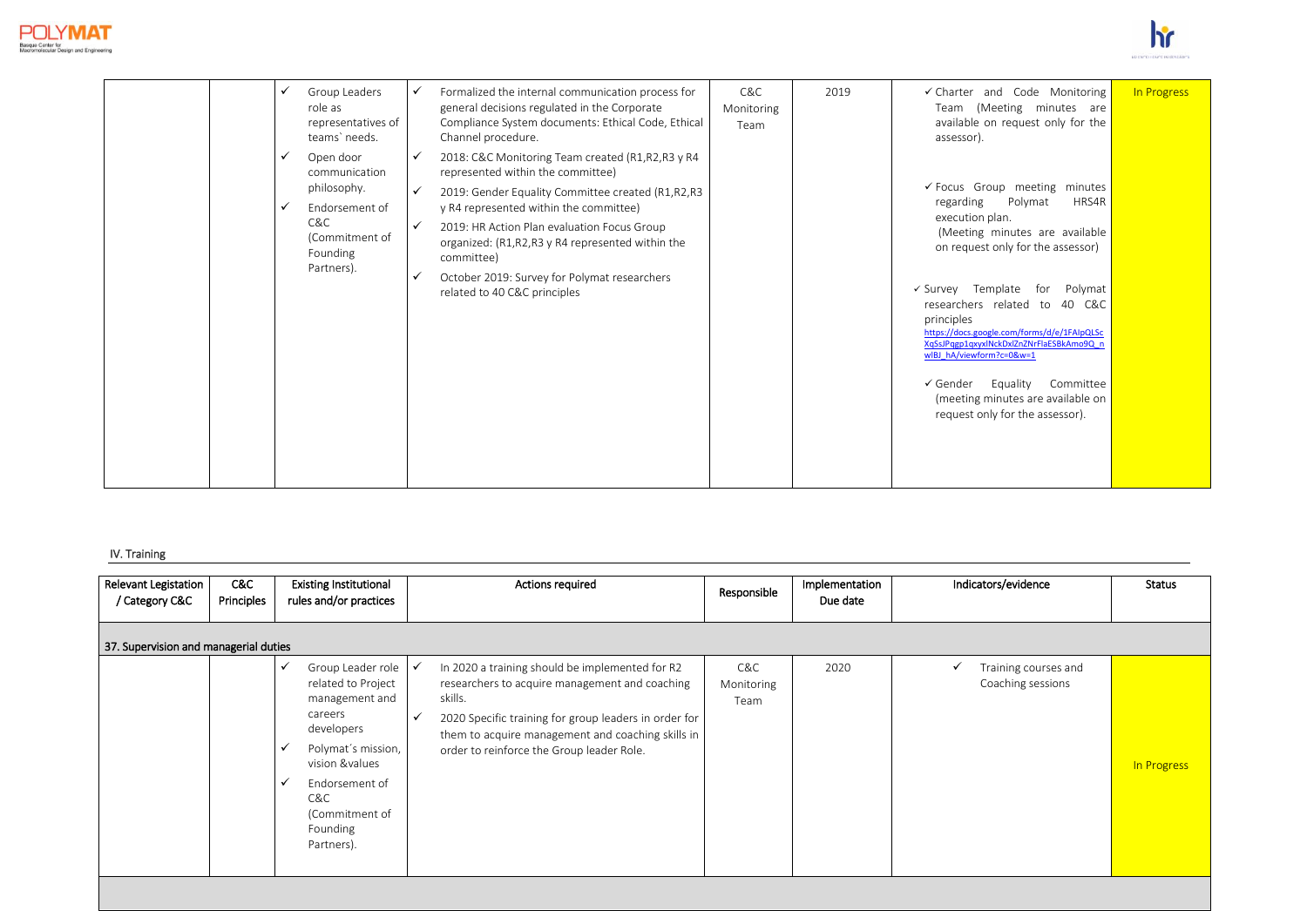



| 39. Access to research training and continuous development |  |                                                                                                                                                                                                                                                                         |                              |                                                                                                                                                                                                                                                                                                                                                                                                                                                                          |                           |      |                                           |             |
|------------------------------------------------------------|--|-------------------------------------------------------------------------------------------------------------------------------------------------------------------------------------------------------------------------------------------------------------------------|------------------------------|--------------------------------------------------------------------------------------------------------------------------------------------------------------------------------------------------------------------------------------------------------------------------------------------------------------------------------------------------------------------------------------------------------------------------------------------------------------------------|---------------------------|------|-------------------------------------------|-------------|
|                                                            |  | Group Leader role<br>related to Project<br>management and<br>careers<br>developers<br>Polymat's mission,<br>Vision & Values<br>Endorsement of<br>C&C<br>(Commitment of<br>Founding<br>Partners).<br>Annual internal<br>training and<br>external training<br>activities. | $\checkmark$<br>$\checkmark$ | Formalize and encourage internal training<br>programs: Participation in weekly POLYMAT<br>Seminar series.<br>2020-2021 Push on Training program for<br>transferable skills with other centers<br>In 2020 a training should be implemented for R2<br>researchers to acquire management and<br>coaching skills.<br>2020 Specific training for group leaders in order<br>for them to acquire management and coaching<br>skills in order to reinforce the Group leader Role. | C&C<br>Monitoring<br>Team | 2020 | Training courses and<br>Coaching Sessions | In Progress |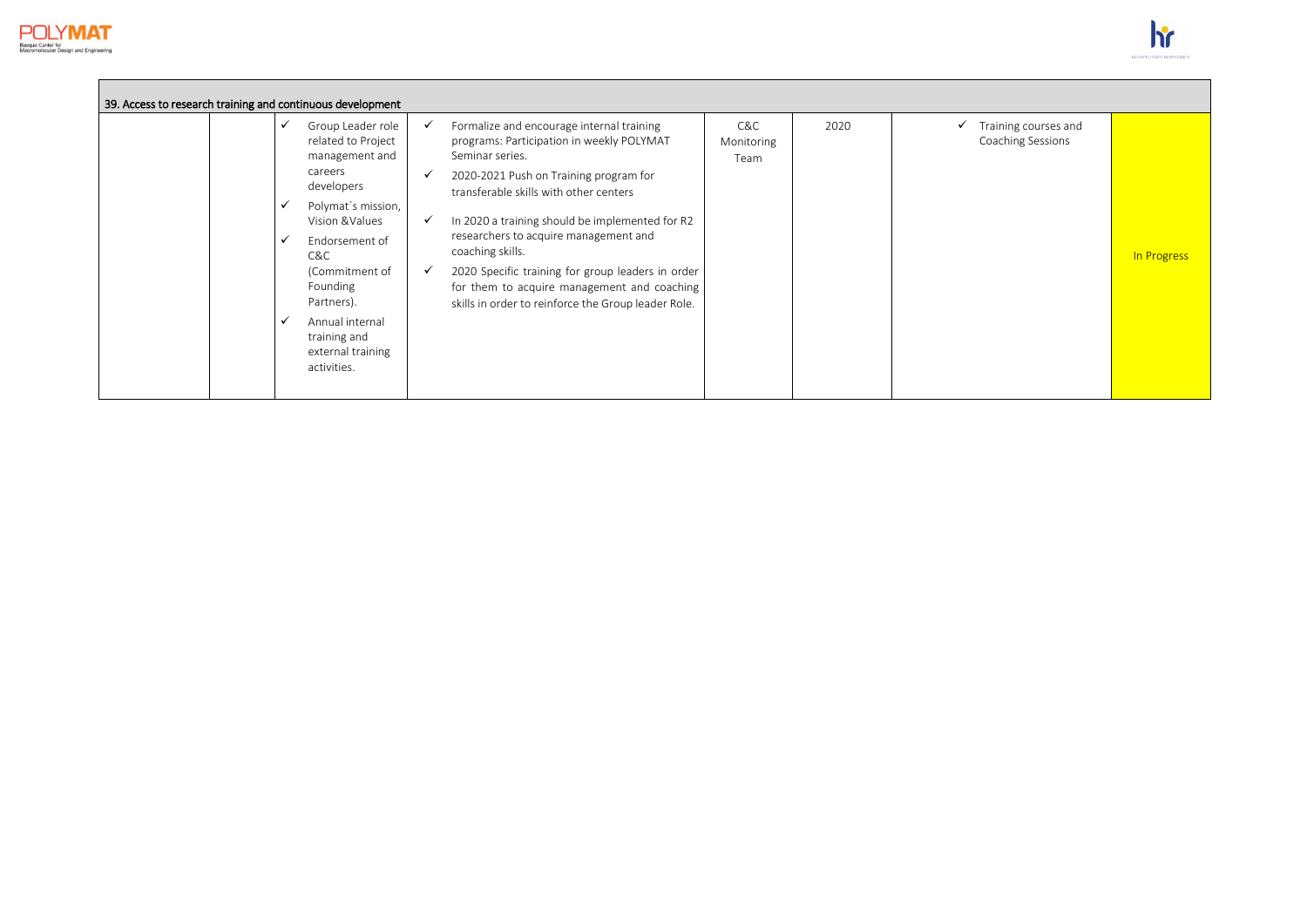

*2.4.4. Calendar of actions (Summary).*

| Action                                                          | Description                                                                                                                                                                                                                                                                                                                                                                                                                                                                                                               | C&C principles related                    | Responsible                                            | <b>Starting Date</b> | <b>Finishing Date</b> | Top deadline |
|-----------------------------------------------------------------|---------------------------------------------------------------------------------------------------------------------------------------------------------------------------------------------------------------------------------------------------------------------------------------------------------------------------------------------------------------------------------------------------------------------------------------------------------------------------------------------------------------------------|-------------------------------------------|--------------------------------------------------------|----------------------|-----------------------|--------------|
| Compliance Plan<br>(Annexed 1)                                  | The 2015 Spanish criminal code reform establishes the elements that the compliance plan should<br>incorporate to serve as means of corporate defence from certain crimes that can be committed by its<br>directors or employees.<br>This plan includes ethical and behaviour code and procedures and protocols.<br>It is being developed by POLYMAT, and it affects some of the principles related mainly to ethical<br>practices, intellectual property rights, risk prevention, legal working conditions and grievance. | 1, 2, 3, 5, 6, 7, 8, 10, 22,<br>23,31,34. | <b>C&amp;C Monitoring</b><br>Team                      | May 2016             | 2018                  |              |
| Reinforce<br><b>Communication Plan</b><br>on specific subjects. | • Reinforce information about public engagement activities<br>• Communication process and figure for job opportunities dissemination<br>• Reinforce communication on Intellectual Property Rights, collaboration agreements and<br>confidentiality clauses.<br>• Formalize the internal communication process for general decisions.                                                                                                                                                                                      | 4,5,9,28,30,31,35.                        | <b>C&amp;C Monitoring</b><br>Team                      | September 2016       | 2018                  |              |
| Formalize HR specific<br>policies                               | • Open policy to encourage participation on public engagement activities.<br>• Formalize mobility policies.                                                                                                                                                                                                                                                                                                                                                                                                               | 9,29                                      | <b>C&amp;C Monitoring</b><br>Team                      | September 2016       | 2018                  |              |
| Reinforce the Group<br>Leader role on<br>strategic aspects      | • Group Leader role as career developer, advisor, representative of researcher's interest towards the<br>Manager and Centre's Director.                                                                                                                                                                                                                                                                                                                                                                                   | 11,28,29,37,39                            | <b>C&amp;C Monitoring</b><br>Team and Group<br>Leaders | September 2016       | 2020                  |              |
| <b>Reinforce Training</b><br>Plan                               | • External training on Job Search and selection processes.<br>• Promote more Scientific Internal training program<br>• Training program for transferable skills with other centres.<br>• "How to teach" training program.<br>• "Team management skills" for Group Leaders.<br>• "How to make presentations" and "How to teach training program"<br>• Push on Training program for transferable skills with other centres                                                                                                  | 30,33,39                                  | <b>C&amp;C Monitoring</b><br>Team                      | September 2016       | 2020                  |              |
| <b>Ex Alumni Project</b>                                        | • Oriented to careers development                                                                                                                                                                                                                                                                                                                                                                                                                                                                                         | 30                                        | <b>C&amp;C Monitoring</b><br>Team                      | January 2017         | 2021                  |              |
| Conflict and<br>grievance solving                               | • Define specific procedures for grievance and conflict resolution.                                                                                                                                                                                                                                                                                                                                                                                                                                                       | 34                                        | <b>C&amp;C Monitoring</b><br>Team                      | September 2016       | 2018                  |              |
| OTM-R Policy                                                    | • Reinforce the POLYMAT OTM-R Policy<br>• Communication to all Staff POLYMAT OTM-R Policy<br>• Research Career path to be shared with researchers (Workshop)                                                                                                                                                                                                                                                                                                                                                              | 12, 13, 14, 15, 16, 18, 21                | <b>C&amp;C Monitoring</b><br>Team                      | January 2018         | 2020                  |              |
| <b>Gender Equality</b>                                          | • Conciliation measures need to be approved and communicated to all staff<br>• Develop a Gender Equality Plan<br>. Implement a knowledge transfer methodology by establishing a Senior to Junior Women Mentoring                                                                                                                                                                                                                                                                                                          | 24, 27                                    | <b>C&amp;C Monitoring</b><br>Team                      | January 2019         | 2020                  |              |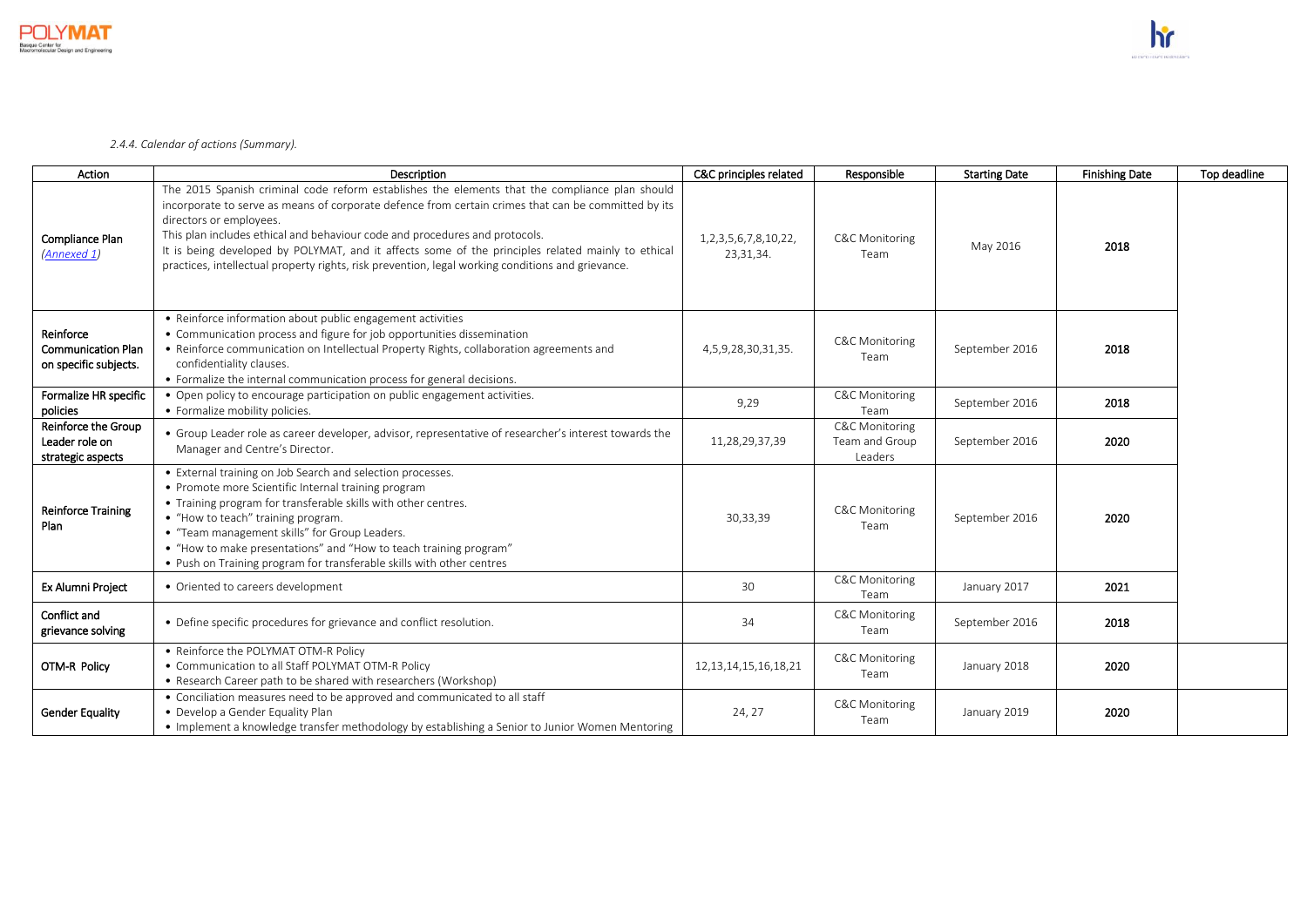

# <span id="page-26-0"></span>ANNEX 1: Compliance plan

| Action                                                                                                                           | Description                                                                                                                                                                                                                                                                                                                                                                                                                                                                        | Responsible | <b>Starting Date</b> | <b>Finishing Date</b>         |  |  |  |
|----------------------------------------------------------------------------------------------------------------------------------|------------------------------------------------------------------------------------------------------------------------------------------------------------------------------------------------------------------------------------------------------------------------------------------------------------------------------------------------------------------------------------------------------------------------------------------------------------------------------------|-------------|----------------------|-------------------------------|--|--|--|
| PHASE 1: START                                                                                                                   |                                                                                                                                                                                                                                                                                                                                                                                                                                                                                    |             |                      |                               |  |  |  |
| Members agreement for the<br>Board<br>1.<br>implementation of a Criminal Compliance Model                                        | Board Members meet and assess the implementation of the Criminal<br>Compliance Model. They agree the implementation of the Model in Polymat.                                                                                                                                                                                                                                                                                                                                       | <b>MT</b>   | May 2016             | October 13 <sup>th</sup> 2016 |  |  |  |
| 2. Meeting with the management team of the<br>company to start the implementation                                                | The management team meets to talk about the Criminal Compliance Model and<br>the steps to start with its implementation.                                                                                                                                                                                                                                                                                                                                                           | <b>MT</b>   | June 2016            | October 13 <sup>th</sup> 2016 |  |  |  |
| PHASE 2: DATA COLLECTION                                                                                                         |                                                                                                                                                                                                                                                                                                                                                                                                                                                                                    |             |                      |                               |  |  |  |
| 3. Meeting with group leaders to set the<br>organization's context.                                                              | Polymat's group leaders meet to define and establish the current context of the<br>organization.                                                                                                                                                                                                                                                                                                                                                                                   | MT          | September 2016       | September 2016                |  |  |  |
| 4. Documental revision.                                                                                                          | After collecting all the relevant documents for the implementation of the<br>model, those documents are revised.                                                                                                                                                                                                                                                                                                                                                                   | <b>MT</b>   | October 2016         | November 2016                 |  |  |  |
| 5. Meeting with the management team and<br>group leaders and head of departments to fulfill<br>crime questionnaire.              | Crime questionnaire is given to Polymat's managers and group leaders in order<br>to fulfill it.                                                                                                                                                                                                                                                                                                                                                                                    | MT          | January 2017         | February 2017                 |  |  |  |
| 6. Meeting with management team and group<br>leaders to fulfill the questionnaire that analyzes<br>the organization's processes. | Organization's processes are analyzed through a questionnaire given to<br>Polymat's management team and group leaders.                                                                                                                                                                                                                                                                                                                                                             | <b>MT</b>   | January 2017         | February 2017                 |  |  |  |
| 7. Questionnaire results analysis.                                                                                               | The questionnaires outcomes are analyzed in order to identify criminal risks<br>and the organization monitoring process related to each risk.                                                                                                                                                                                                                                                                                                                                      | MT          | March 2017           | March 2017                    |  |  |  |
| PHASE 3: CRIMINAL RISK IDENTIFICATION AND RISK MAP CONFIGURATION                                                                 |                                                                                                                                                                                                                                                                                                                                                                                                                                                                                    |             |                      |                               |  |  |  |
| 7. Meetings with management team, group<br>leaders.                                                                              | • Identify criminal risks derived from the actions of the decision-makers in<br>the organization.<br>• Identify the areas related to people with capacity to act on behalf of the<br>organization, to assess the legal risks related to acts of overreaching of<br>faculties.                                                                                                                                                                                                      | MT          | April 2017           | April 2017                    |  |  |  |
| 8. Collect and analyze the information.                                                                                          | · Identify in detail the assessed risks, taking as frame of reference the<br>current criminal code, where it is detailed the classification of crimes to<br>which physical and legal people are exposed.<br>• Identify, for each crime, the criminal mode in which the risk can be<br>manifested.<br>• Prioritize the risks identified following the criteria of seriousness and<br>probability of occurrence.<br>• Weigh risks based on homogeneous likelihood and impact scales. | <b>MT</b>   | April 2017           | May 2017                      |  |  |  |